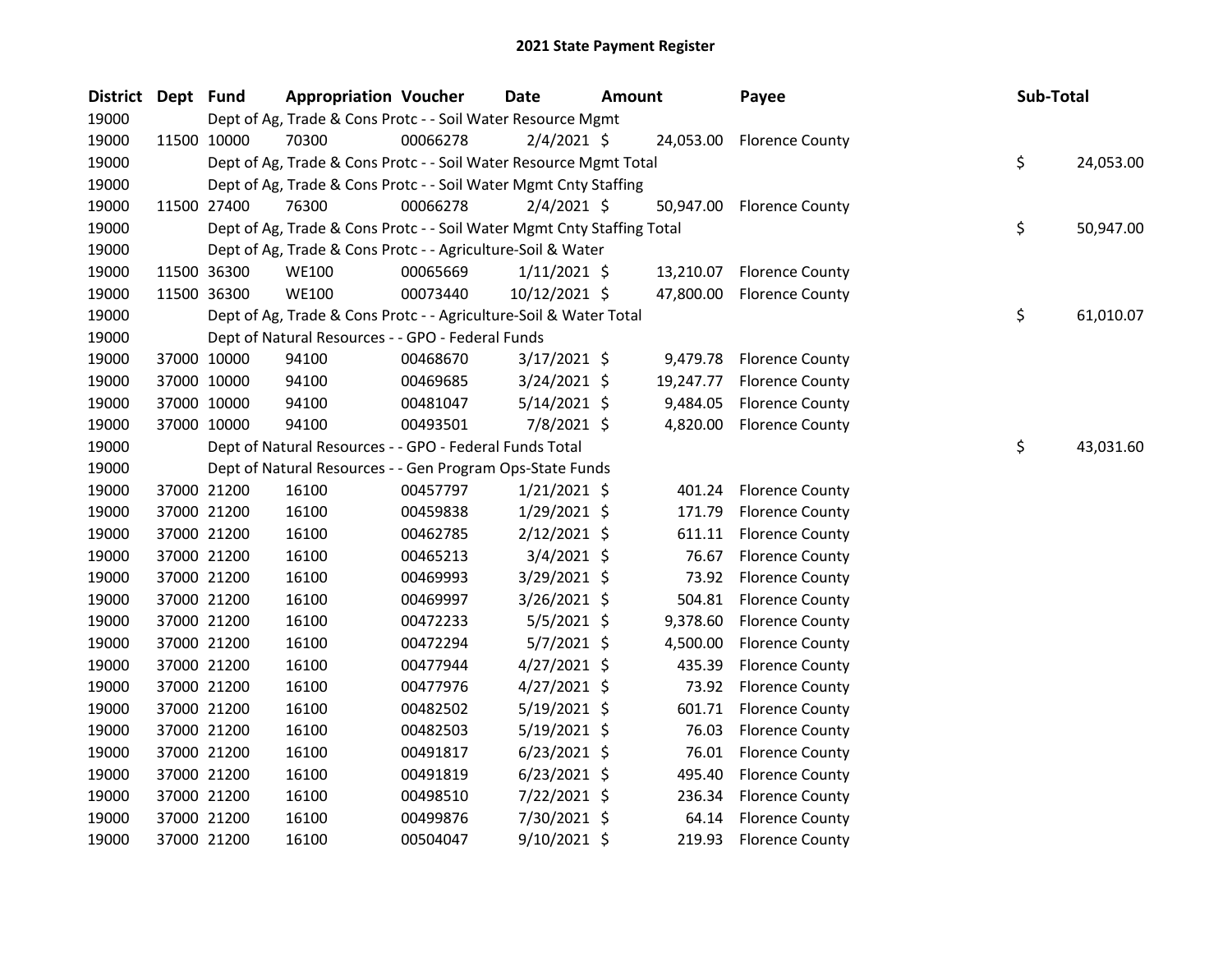| <b>District</b> | Dept Fund |             | <b>Appropriation Voucher</b>                                       |          | <b>Date</b>    | <b>Amount</b> | Payee                    | Sub-Total |           |
|-----------------|-----------|-------------|--------------------------------------------------------------------|----------|----------------|---------------|--------------------------|-----------|-----------|
| 19000           |           | 37000 21200 | 16100                                                              | 00504050 | 9/3/2021 \$    | 63.85         | <b>Florence County</b>   |           |           |
| 19000           |           | 37000 21200 | 16100                                                              | 00507729 | 9/9/2021 \$    | 63.85         | <b>Florence County</b>   |           |           |
| 19000           |           | 37000 21200 | 16100                                                              | 00510307 | 9/23/2021 \$   | 358.15        | <b>Florence County</b>   |           |           |
| 19000           |           | 37000 21200 | 16100                                                              | 00511652 | 10/15/2021 \$  | 985.38        | <b>Florence County</b>   |           |           |
| 19000           |           | 37000 21200 | 16100                                                              | 00515289 | 10/20/2021 \$  | 1,898.66      | <b>Florence County</b>   |           |           |
| 19000           |           | 37000 21200 | 16100                                                              | 00515418 | 11/12/2021 \$  | 1,093.31      | <b>Florence County</b>   |           |           |
| 19000           |           | 37000 21200 | 16100                                                              | 00515423 | 11/12/2021 \$  | 3,086.82      | <b>Florence County</b>   |           |           |
| 19000           |           | 37000 21200 | 16100                                                              | 00515617 | 10/21/2021 \$  | 63.85         | <b>Florence County</b>   |           |           |
| 19000           |           | 37000 21200 | 16100                                                              | 00520347 | 11/23/2021 \$  | 63.60         | <b>Florence County</b>   |           |           |
| 19000           |           | 37000 21200 | 16100                                                              | 00520894 | 11/22/2021 \$  | 225.00        | <b>Florence County</b>   |           |           |
| 19000           |           | 37000 21200 | 16100                                                              | 00522220 | 11/30/2021 \$  | 356.73        | <b>Florence County</b>   |           |           |
| 19000           |           |             | Dept of Natural Resources - - Gen Program Ops-State Funds Total    |          |                |               |                          | \$        | 26,256.21 |
| 19000           |           |             | Dept of Natural Resources - - Forestry - Management Of Natio       |          |                |               |                          |           |           |
| 19000           |           | 37000 21200 | 20700                                                              | 00501567 | $9/3/2021$ \$  | 871.68        | <b>Florence County</b>   |           |           |
| 19000           |           | 37000 21200 | 20700                                                              | 00512570 | 10/6/2021 \$   |               | 5,083.42 Florence County |           |           |
| 19000           |           | 37000 21200 | 20700                                                              | 00512572 | $10/6/2021$ \$ | 10,999.72     | <b>Florence County</b>   |           |           |
| 19000           |           | 37000 21200 | 20700                                                              | 00512982 | 10/29/2021 \$  | 435.84        | <b>Florence County</b>   |           |           |
| 19000           |           |             | Dept of Natural Resources - - Forestry - Management Of Natio Total |          |                |               |                          | \$        | 17,390.66 |
| 19000           |           |             | Dept of Natural Resources - - General Program Operations --        |          |                |               |                          |           |           |
| 19000           |           | 37000 21200 | 25400                                                              | 00457797 | $1/21/2021$ \$ | 401.23        | <b>Florence County</b>   |           |           |
| 19000           |           | 37000 21200 | 25400                                                              | 00462785 | $2/12/2021$ \$ | 611.10        | <b>Florence County</b>   |           |           |
| 19000           |           | 37000 21200 | 25400                                                              | 00465213 | $3/4/2021$ \$  | 76.65         | <b>Florence County</b>   |           |           |
| 19000           |           | 37000 21200 | 25400                                                              | 00469993 | 3/29/2021 \$   | 73.93         | <b>Florence County</b>   |           |           |
| 19000           |           | 37000 21200 | 25400                                                              | 00469997 | 3/26/2021 \$   | 504.81        | <b>Florence County</b>   |           |           |
| 19000           |           | 37000 21200 | 25400                                                              | 00477944 | $4/27/2021$ \$ | 435.37        | <b>Florence County</b>   |           |           |
| 19000           |           | 37000 21200 | 25400                                                              | 00477976 | $4/27/2021$ \$ | 73.93         | <b>Florence County</b>   |           |           |
| 19000           |           | 37000 21200 | 25400                                                              | 00482502 | $5/19/2021$ \$ | 601.70        | <b>Florence County</b>   |           |           |
| 19000           |           | 37000 21200 | 25400                                                              | 00482503 | 5/19/2021 \$   | 76.01         | <b>Florence County</b>   |           |           |
| 19000           |           | 37000 21200 | 25400                                                              | 00485445 | $6/4/2021$ \$  | 30.00         | <b>Florence County</b>   |           |           |
| 19000           |           | 37000 21200 | 25400                                                              | 00485469 | $6/23/2021$ \$ | 22,200.00     | <b>Florence County</b>   |           |           |
| 19000           |           | 37000 21200 | 25400                                                              | 00491817 | $6/23/2021$ \$ | 76.03         | <b>Florence County</b>   |           |           |
| 19000           |           | 37000 21200 | 25400                                                              | 00491819 | $6/23/2021$ \$ | 495.41        | <b>Florence County</b>   |           |           |
| 19000           |           | 37000 21200 | 25400                                                              | 00498510 | 7/22/2021 \$   | 315.14        | <b>Florence County</b>   |           |           |
| 19000           |           | 37000 21200 | 25400                                                              | 00499876 | 7/30/2021 \$   | 85.52         | <b>Florence County</b>   |           |           |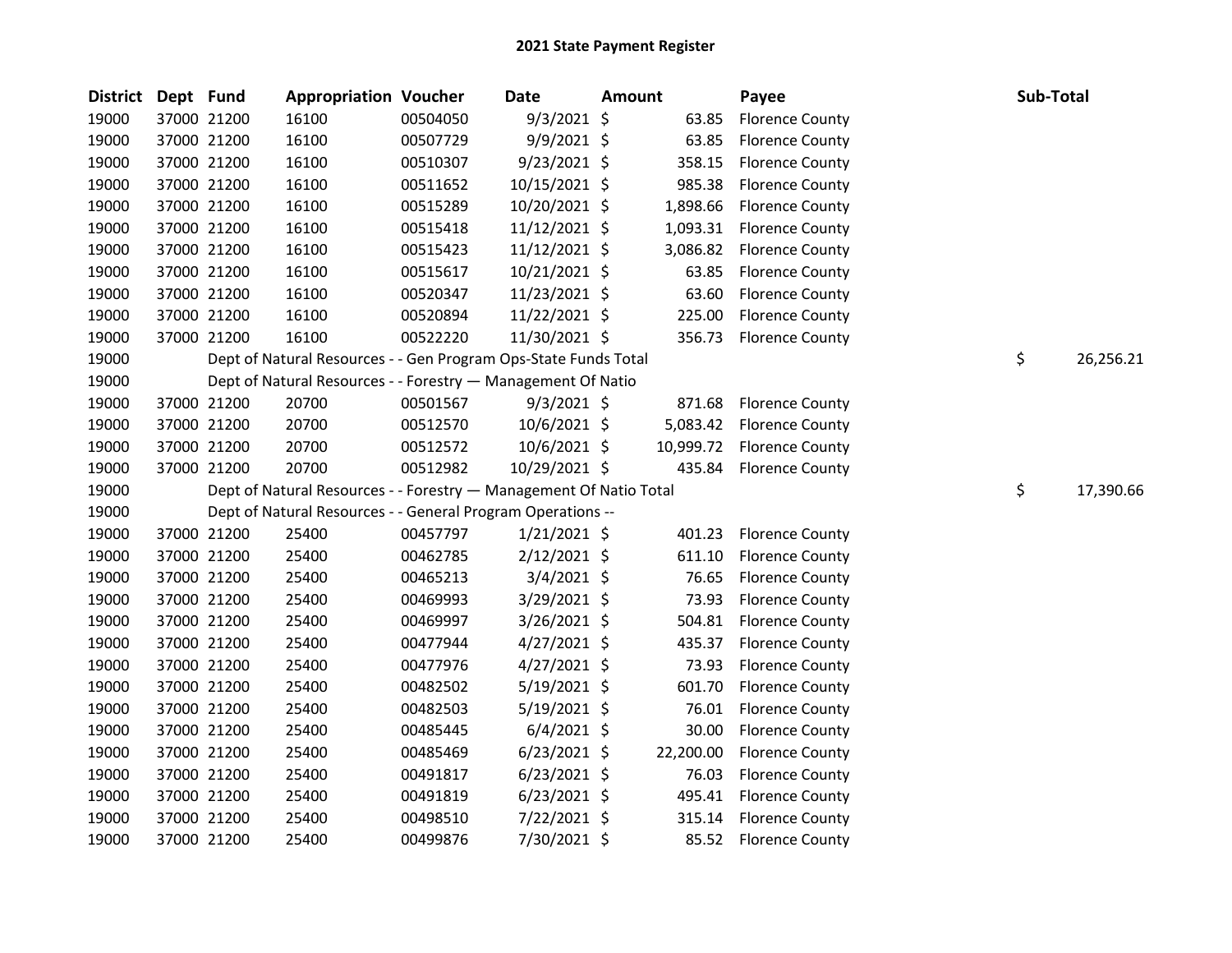| <b>District</b> | Dept Fund |             | <b>Appropriation Voucher</b>                                      |          | Date           | <b>Amount</b> |        | Payee                  | Sub-Total |           |
|-----------------|-----------|-------------|-------------------------------------------------------------------|----------|----------------|---------------|--------|------------------------|-----------|-----------|
| 19000           |           | 37000 21200 | 25400                                                             | 00504047 | $9/10/2021$ \$ |               | 293.24 | <b>Florence County</b> |           |           |
| 19000           |           | 37000 21200 | 25400                                                             | 00504050 | $9/3/2021$ \$  |               | 85.14  | <b>Florence County</b> |           |           |
| 19000           |           | 37000 21200 | 25400                                                             | 00507729 | 9/9/2021 \$    |               | 85.14  | <b>Florence County</b> |           |           |
| 19000           |           | 37000 21200 | 25400                                                             | 00510307 | $9/23/2021$ \$ |               | 477.54 | <b>Florence County</b> |           |           |
| 19000           |           | 37000 21200 | 25400                                                             | 00515617 | 10/21/2021 \$  |               | 85.14  | <b>Florence County</b> |           |           |
| 19000           |           | 37000 21200 | 25400                                                             | 00520347 | 11/23/2021 \$  |               | 84.79  | <b>Florence County</b> |           |           |
| 19000           |           | 37000 21200 | 25400                                                             | 00520894 | 11/22/2021 \$  |               | 300.00 | <b>Florence County</b> |           |           |
| 19000           |           | 37000 21200 | 25400                                                             | 00522220 | 11/30/2021 \$  |               | 475.62 | <b>Florence County</b> |           |           |
| 19000           |           |             | Dept of Natural Resources - - General Program Operations -- Total |          |                |               |        |                        | \$        | 27,943.44 |
| 19000           |           |             | Dept of Natural Resources - - GPO--State Funds                    |          |                |               |        |                        |           |           |
| 19000           |           | 37000 21200 | 36100                                                             | 00457797 | $1/21/2021$ \$ |               | 100.31 | <b>Florence County</b> |           |           |
| 19000           |           | 37000 21200 | 36100                                                             | 00462785 | $2/12/2021$ \$ |               | 152.78 | <b>Florence County</b> |           |           |
| 19000           |           | 37000 21200 | 36100                                                             | 00465213 | $3/4/2021$ \$  |               | 19.17  | <b>Florence County</b> |           |           |
| 19000           |           | 37000 21200 | 36100                                                             | 00469993 | 3/29/2021 \$   |               | 24.64  | <b>Florence County</b> |           |           |
| 19000           |           | 37000 21200 | 36100                                                             | 00469997 | $3/26/2021$ \$ |               | 126.20 | <b>Florence County</b> |           |           |
| 19000           |           | 37000 21200 | 36100                                                             | 00477944 | $4/27/2021$ \$ |               | 108.85 | <b>Florence County</b> |           |           |
| 19000           |           | 37000 21200 | 36100                                                             | 00477976 | 4/27/2021 \$   |               | 24.64  | <b>Florence County</b> |           |           |
| 19000           |           | 37000 21200 | 36100                                                             | 00482502 | $5/19/2021$ \$ |               | 150.43 | <b>Florence County</b> |           |           |
| 19000           |           | 37000 21200 | 36100                                                             | 00482503 | $5/19/2021$ \$ |               | 19.01  | <b>Florence County</b> |           |           |
| 19000           |           | 37000 21200 | 36100                                                             | 00491817 | $6/23/2021$ \$ |               | 19.00  | <b>Florence County</b> |           |           |
| 19000           |           | 37000 21200 | 36100                                                             | 00491819 | $6/23/2021$ \$ |               | 123.85 | <b>Florence County</b> |           |           |
| 19000           |           | 37000 21200 | 36100                                                             | 00498510 | 7/22/2021 \$   |               | 78.78  | <b>Florence County</b> |           |           |
| 19000           |           | 37000 21200 | 36100                                                             | 00499876 | 7/30/2021 \$   |               | 21.38  | <b>Florence County</b> |           |           |
| 19000           |           | 37000 21200 | 36100                                                             | 00504047 | 9/10/2021 \$   |               | 73.31  | <b>Florence County</b> |           |           |
| 19000           |           | 37000 21200 | 36100                                                             | 00504050 | $9/3/2021$ \$  |               | 21.28  | <b>Florence County</b> |           |           |
| 19000           |           | 37000 21200 | 36100                                                             | 00507729 | $9/9/2021$ \$  |               | 21.28  | <b>Florence County</b> |           |           |
| 19000           |           | 37000 21200 | 36100                                                             | 00510307 | $9/23/2021$ \$ |               | 119.38 | <b>Florence County</b> |           |           |
| 19000           |           | 37000 21200 | 36100                                                             | 00515617 | 10/21/2021 \$  |               | 21.28  | <b>Florence County</b> |           |           |
| 19000           |           | 37000 21200 | 36100                                                             | 00520347 | 11/23/2021 \$  |               | 21.20  | <b>Florence County</b> |           |           |
| 19000           |           | 37000 21200 | 36100                                                             | 00520894 | 11/22/2021 \$  |               | 75.00  | <b>Florence County</b> |           |           |
| 19000           |           | 37000 21200 | 36100                                                             | 00522220 | 11/30/2021 \$  |               | 118.91 | <b>Florence County</b> |           |           |
| 19000           |           |             | Dept of Natural Resources - - GPO--State Funds Total              |          |                |               |        |                        | \$        | 1,440.68  |
| 19000           |           |             | Dept of Natural Resources - - Recreation Aids- Utility Terra      |          |                |               |        |                        |           |           |
| 19000           |           | 37000 21200 | 54700                                                             | 00480671 | 5/19/2021 \$   |               | 43.70  | <b>Florence County</b> |           |           |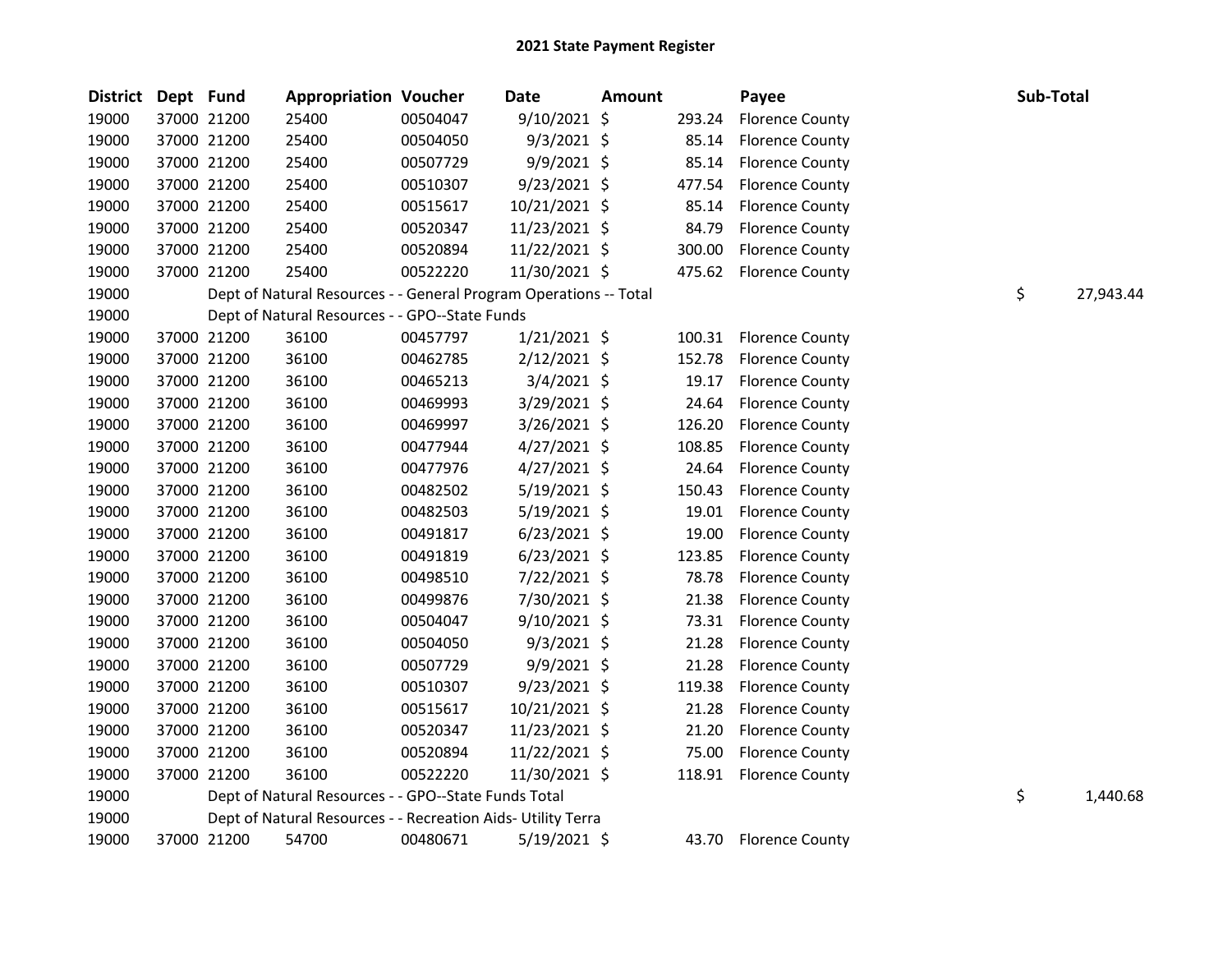| District Dept Fund |             | <b>Appropriation Voucher</b>                                       |          | <b>Date</b><br><b>Amount</b> |  | Payee     | Sub-Total                 |  |    |           |
|--------------------|-------------|--------------------------------------------------------------------|----------|------------------------------|--|-----------|---------------------------|--|----|-----------|
| 19000              |             | Dept of Natural Resources - - Recreation Aids- Utility Terra Total |          |                              |  |           |                           |  | Ś. | 43.70     |
| 19000              |             | Dept of Natural Resources - - Ra- Utv Prj Aids, Gas Tax Pymt       |          |                              |  |           |                           |  |    |           |
| 19000              | 37000 21200 | 54800                                                              | 00493609 | 7/8/2021 \$                  |  |           | 602.75 Florence County    |  |    |           |
| 19000              | 37000 21200 | 54800                                                              | 00526380 | 12/23/2021 \$                |  | 6,442.50  | <b>Florence County</b>    |  |    |           |
| 19000              | 37000 21200 | 54800                                                              | 00526386 | 12/23/2021 \$                |  | 38,031.00 | <b>Florence County</b>    |  |    |           |
| 19000              | 37000 21200 | 54800                                                              | 00526389 | 12/23/2021 \$                |  |           | 30,600.00 Florence County |  |    |           |
| 19000              |             | Dept of Natural Resources - - Ra- Utv Prj Aids, Gas Tax Pymt Total |          |                              |  |           |                           |  | \$ | 75,676.25 |
| 19000              |             | Dept of Natural Resources - - Enf A - Atv & Utv Enforcement        |          |                              |  |           |                           |  |    |           |
| 19000              | 37000 21200 | 55100                                                              | 00509153 | $9/16/2021$ \$               |  |           | 5,754.24 Florence County  |  |    |           |
| 19000              |             | Dept of Natural Resources - - Enf A - Atv & Utv Enforcement Total  |          |                              |  |           |                           |  | \$ | 5,754.24  |
| 19000              |             | Dept of Natural Resources - - Enf A - Snow Enforcement             |          |                              |  |           |                           |  |    |           |
| 19000              | 37000 21200 | 55200                                                              | 00509615 | $9/20/2021$ \$               |  |           | 4,878.51 Florence County  |  |    |           |
| 19000              |             | Dept of Natural Resources - - Enf A - Snow Enforcement Total       |          |                              |  |           |                           |  | \$ | 4,878.51  |
| 19000              |             | Dept of Natural Resources - - Wildlife Damage Claims & Abat        |          |                              |  |           |                           |  |    |           |
| 19000              | 37000 21200 | 55300                                                              | 00394601 | $1/21/2021$ \$               |  | 22,519.70 | <b>Florence County</b>    |  |    |           |
| 19000              | 37000 21200 | 55300                                                              | 00466380 | $3/5/2021$ \$                |  | 22,964.85 | <b>Florence County</b>    |  |    |           |
| 19000              |             | Dept of Natural Resources - - Wildlife Damage Claims & Abat Total  |          |                              |  |           |                           |  | \$ | 45,484.55 |
| 19000              |             | Dept of Natural Resources - - Resaids - County Cons Aids           |          |                              |  |           |                           |  |    |           |
| 19000              | 37000 21200 | 56300                                                              | 00471945 | $4/9/2021$ \$                |  |           | 3,356.00 Florence County  |  |    |           |
| 19000              |             | Dept of Natural Resources - - Resaids - County Cons Aids Total     |          |                              |  |           |                           |  | \$ | 3,356.00  |
| 19000              |             | Dept of Natural Resources - - Ra- Fish, WI & Forestry              |          |                              |  |           |                           |  |    |           |
| 19000              | 37000 21200 | 56400                                                              | 00469770 | $3/25/2021$ \$               |  |           | 1,699.95 Florence County  |  |    |           |
| 19000              |             | Dept of Natural Resources - - Ra- Fish, WI & Forestry Total        |          |                              |  |           |                           |  | \$ | 1,699.95  |
| 19000              |             | Dept of Natural Resources - - Resaids - Forest CropInd & Mfl       |          |                              |  |           |                           |  |    |           |
| 19000              | 37000 21200 | 56600                                                              | 00509466 | $9/17/2021$ \$               |  |           | 31,523.10 Florence County |  |    |           |
| 19000              |             | Dept of Natural Resources - - Resaids - Forest CropInd & Mfl Total |          |                              |  |           |                           |  | \$ | 31,523.10 |
| 19000              |             | Dept of Natural Resources - - Ra- Suppl Snow Trail Aids            |          |                              |  |           |                           |  |    |           |
| 19000              | 37000 21200 | 56900                                                              | 00455192 | $1/8/2021$ \$                |  |           | 27,603.15 Florence County |  |    |           |
| 19000              |             | Dept of Natural Resources - - Ra- Suppl Snow Trail Aids Total      |          |                              |  |           |                           |  | \$ | 27,603.15 |
| 19000              |             | Dept of Natural Resources - - Resaids - Cnty Forst & Admin         |          |                              |  |           |                           |  |    |           |
| 19000              | 37000 21200 | 57200                                                              | 00462950 | $2/18/2021$ \$               |  |           | 50,493.51 Florence County |  |    |           |
| 19000              | 37000 21200 | 57200                                                              | 00469317 | 3/31/2021 \$                 |  | 15,197.62 | <b>Florence County</b>    |  |    |           |
| 19000              | 37000 21200 | 57200                                                              | 00512252 | 10/5/2021 \$                 |  | 19,700.00 | <b>Florence County</b>    |  |    |           |
| 19000              |             | Dept of Natural Resources - - Resaids - Cnty Forst & Admin Total   |          |                              |  |           |                           |  | \$ | 85,391.13 |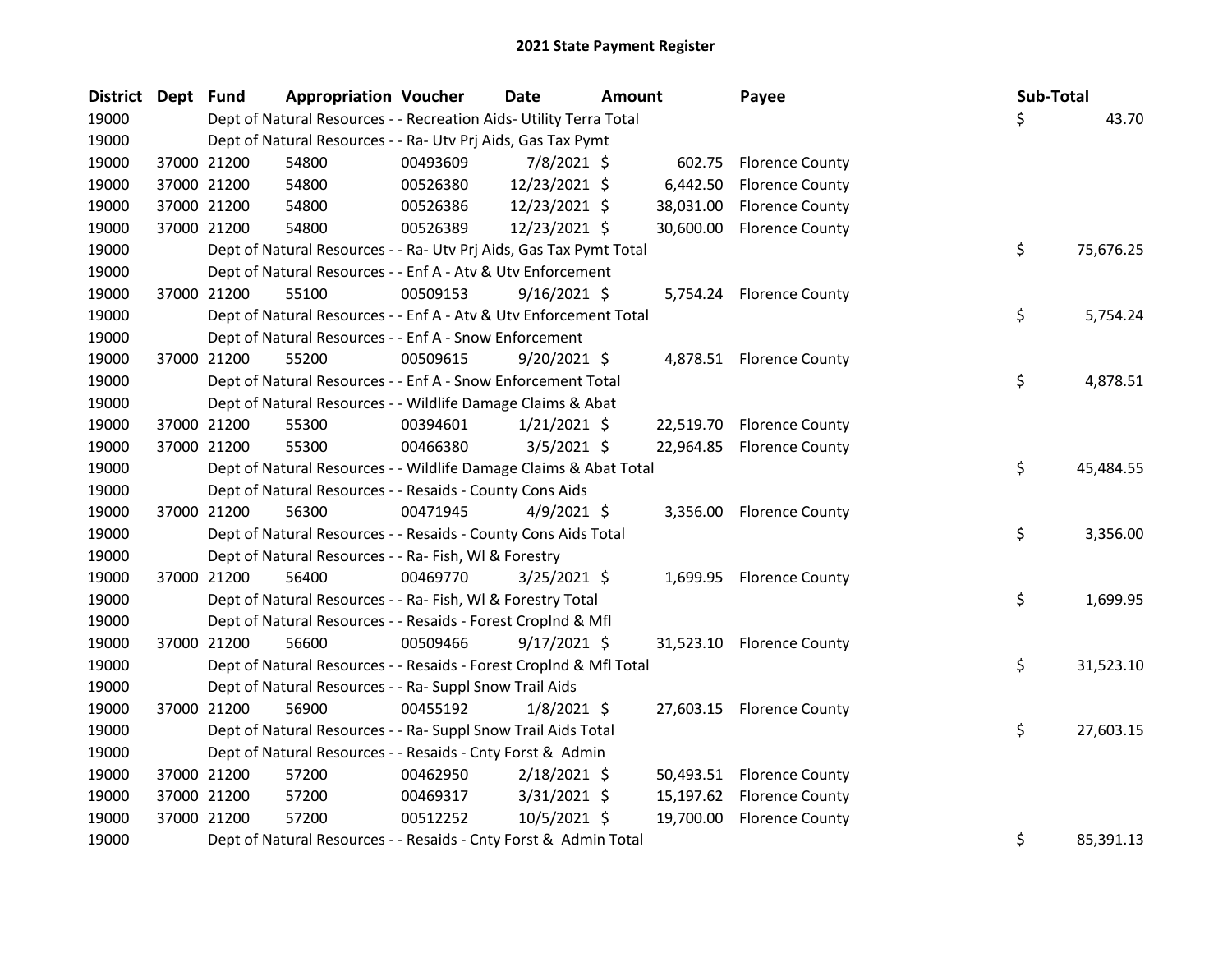| <b>District</b> | Dept Fund |             | <b>Appropriation Voucher</b>                                       |          | Date           | <b>Amount</b> |            | Payee                     | Sub-Total |            |
|-----------------|-----------|-------------|--------------------------------------------------------------------|----------|----------------|---------------|------------|---------------------------|-----------|------------|
| 19000           |           |             | Dept of Natural Resources - - Ra- Cnty Snow Trail & Area Aid       |          |                |               |            |                           |           |            |
| 19000           |           | 37000 21200 | 57400                                                              | 00468672 | $3/17/2021$ \$ |               | 2,185.29   | <b>Florence County</b>    |           |            |
| 19000           |           | 37000 21200 | 57400                                                              | 00481044 | $5/13/2021$ \$ |               | 1,181.02   | <b>Florence County</b>    |           |            |
| 19000           |           | 37000 21200 | 57400                                                              | 00493618 | $7/12/2021$ \$ |               | 602.75     | <b>Florence County</b>    |           |            |
| 19000           |           | 37000 21200 | 57400                                                              | 00526382 | 12/23/2021 \$  |               | 6,442.50   | <b>Florence County</b>    |           |            |
| 19000           |           |             | Dept of Natural Resources - - Ra- Cnty Snow Trail & Area Aid Total |          |                |               |            |                           | \$        | 10,411.56  |
| 19000           |           |             | Dept of Natural Resources - - Ra- Snowmobile Trail Areas           |          |                |               |            |                           |           |            |
| 19000           |           | 37000 21200 | 57500                                                              | 00499297 | 7/27/2021 \$   |               | 24,120.00  | <b>Florence County</b>    |           |            |
| 19000           |           | 37000 21200 | 57500                                                              | 00505988 | $9/1/2021$ \$  |               | 24,120.00  | <b>Florence County</b>    |           |            |
| 19000           |           |             | Dept of Natural Resources - - Ra- Snowmobile Trail Areas Total     |          |                |               |            |                           | \$        | 48,240.00  |
| 19000           |           |             | Dept of Natural Resources - - Ra- Atv Prj Aids, Gas Tax Pymt       |          |                |               |            |                           |           |            |
| 19000           |           | 37000 21200 | 57600                                                              | 00469659 | $3/24/2021$ \$ |               | 3,612.53   | <b>Florence County</b>    |           |            |
| 19000           |           | 37000 21200 | 57600                                                              | 00481006 | $5/13/2021$ \$ |               | 1,181.02   | <b>Florence County</b>    |           |            |
| 19000           |           | 37000 21200 | 57600                                                              | 00493627 | 7/12/2021 \$   |               | 9,341.00   | <b>Florence County</b>    |           |            |
| 19000           |           | 37000 21200 | 57600                                                              | 00506052 | $9/1/2021$ \$  |               | 25,080.00  | <b>Florence County</b>    |           |            |
| 19000           |           | 37000 21200 | 57600                                                              | 00507712 | $9/10/2021$ \$ |               | 573.72     | <b>Florence County</b>    |           |            |
| 19000           |           | 37000 21200 | 57600                                                              | 00508000 | $9/14/2021$ \$ |               | 740.88     | <b>Florence County</b>    |           |            |
| 19000           |           | 37000 21200 | 57600                                                              | 00508015 | $9/14/2021$ \$ |               | 9,661.00   | <b>Florence County</b>    |           |            |
| 19000           |           | 37000 21200 | 57600                                                              | 00515373 | 10/21/2021 \$  |               | 25,080.00  | <b>Florence County</b>    |           |            |
| 19000           |           | 37000 21200 | 57600                                                              | 00519940 | 11/17/2021 \$  |               | 4,262.63   | <b>Florence County</b>    |           |            |
| 19000           |           |             | Dept of Natural Resources - - Ra- Atv Prj Aids, Gas Tax Pymt Total |          |                |               |            |                           | \$        | 79,532.78  |
| 19000           |           |             | Dept of Natural Resources - - Ra- Atv Project Aids                 |          |                |               |            |                           |           |            |
| 19000           |           | 37000 21200 | 57700                                                              | 00493621 | 7/8/2021 \$    |               | 4,257.75   | <b>Florence County</b>    |           |            |
| 19000           |           | 37000 21200 | 57700                                                              | 00493627 | 7/12/2021 \$   |               | 642.00     | <b>Florence County</b>    |           |            |
| 19000           |           | 37000 21200 | 57700                                                              | 00526395 | 12/23/2021 \$  |               | 245,148.00 | <b>Florence County</b>    |           |            |
| 19000           |           |             | Dept of Natural Resources - - Ra- Atv Project Aids Total           |          |                |               |            |                           | \$        | 250,047.75 |
| 19000           |           |             | Dept of Natural Resources - - Ea - Invasive Aqu & Lake Mon         |          |                |               |            |                           |           |            |
| 19000           |           | 37000 21200 | 67800                                                              | 00463912 | $2/17/2021$ \$ |               | 4,500.00   | <b>Florence County</b>    |           |            |
| 19000           |           | 37000 21200 | 67800                                                              | 00469698 | $3/23/2021$ \$ |               | 12,119.45  | <b>Florence County</b>    |           |            |
| 19000           |           | 37000 21200 | 67800                                                              | 00477041 | $4/23/2021$ \$ |               | 25,766.00  | <b>Florence County</b>    |           |            |
| 19000           |           | 37000 21200 | 67800                                                              | 00490571 | $6/17/2021$ \$ |               | 3,964.00   | <b>Florence County</b>    |           |            |
| 19000           |           |             | Dept of Natural Resources - - Ea - Invasive Aqu & Lake Mon Total   |          |                |               |            |                           | \$        | 46,349.45  |
| 19000           |           |             | Dept of Natural Resources - - Resource Maint Develop Sp Frst       |          |                |               |            |                           |           |            |
| 19000           |           | 37000 21200 | 77900                                                              | 00510012 | 9/30/2021 \$   |               |            | 17,950.00 Florence County |           |            |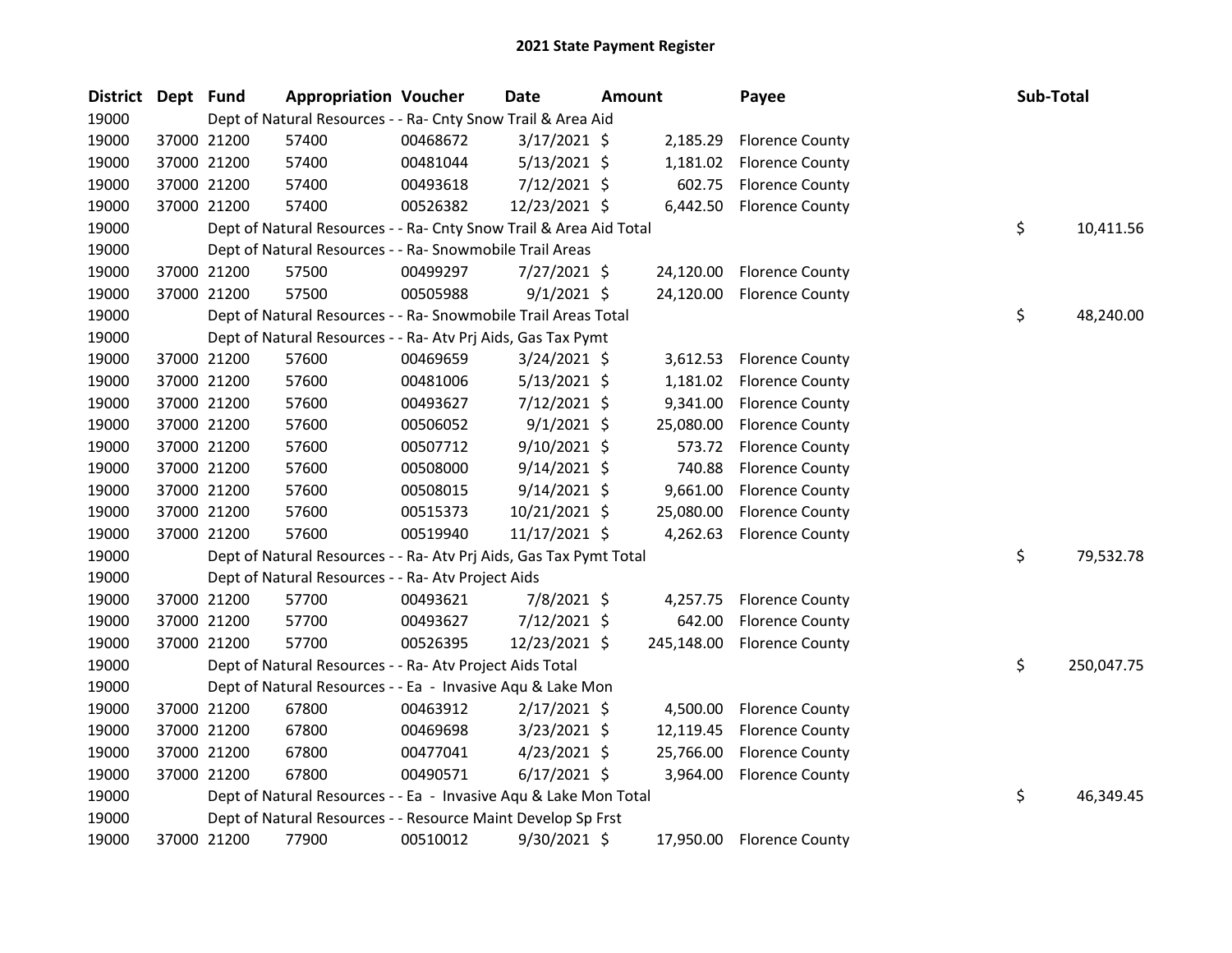| <b>District</b> | Dept Fund |             | <b>Appropriation Voucher</b>                                       |          | <b>Date</b>    | <b>Amount</b> | Payee                     |     | Sub-Total |            |
|-----------------|-----------|-------------|--------------------------------------------------------------------|----------|----------------|---------------|---------------------------|-----|-----------|------------|
| 19000           |           |             | Dept of Natural Resources - - Resource Maint Develop Sp Frst Total |          |                |               |                           | \$. |           | 17,950.00  |
| 19000           |           |             | Dept of Natural Resources - - GPO--State Funds                     |          |                |               |                           |     |           |            |
| 19000           |           | 37000 21200 | 86100                                                              | 00510428 | 10/21/2021 \$  | 2.00          | <b>Florence County</b>    |     |           |            |
| 19000           |           | 37000 21200 | 86100                                                              | 00512363 | 10/29/2021 \$  | 75.00         | <b>Florence County</b>    |     |           |            |
| 19000           |           |             | Dept of Natural Resources - - GPO--State Funds Total               |          |                |               |                           | \$  |           | 77.00      |
| 19000           |           |             | Dept of Natural Resources - - Fin Asst For Responsible Units       |          |                |               |                           |     |           |            |
| 19000           |           | 37000 27400 | 67000                                                              | 00483273 | $5/21/2021$ \$ |               | 77,848.36 Florence County |     |           |            |
| 19000           |           |             | Dept of Natural Resources - - Fin Asst For Responsible Units Total |          |                |               |                           | \$  |           | 77,848.36  |
| 19000           |           |             | Dept of Natural Resources - - Recycling Consolidation Grants       |          |                |               |                           |     |           |            |
| 19000           |           | 37000 27400 | 67300                                                              | 00483273 | $5/21/2021$ \$ | 1,148.64      | <b>Florence County</b>    |     |           |            |
| 19000           |           |             | Dept of Natural Resources - - Recycling Consolidation Grants Total |          |                |               |                           | \$  |           | 1,148.64   |
| 19000           |           |             | Dept of Natural Resources - - GPO - Sd Water Loan Prog, Fed        |          |                |               |                           |     |           |            |
| 19000           |           | 37000 57300 | 48200                                                              | 00457860 | $2/5/2021$ \$  | 2,499.00      | <b>Florence County</b>    |     |           |            |
| 19000           |           | 37000 57300 | 48200                                                              | 00468731 | 3/31/2021 \$   | 1,678.00      | <b>Florence County</b>    |     |           |            |
| 19000           |           | 37000 57300 | 48200                                                              | 00491986 | $7/16/2021$ \$ | 1,678.00      | <b>Florence County</b>    |     |           |            |
| 19000           |           | 37000 57300 | 48200                                                              | 00515507 | 11/12/2021 \$  | 1,678.00      | <b>Florence County</b>    |     |           |            |
| 19000           |           | 37000 57300 | 48200                                                              | 00525596 | 12/30/2021 \$  | 2,625.00      | <b>Florence County</b>    |     |           |            |
| 19000           |           |             | Dept of Natural Resources - - GPO - Sd Water Loan Prog, Fed Total  |          |                |               |                           | \$  |           | 10,158.00  |
| 19000           |           |             | WI Dept of Transportation - - Eldly&Disa Co/Aid Sf                 |          |                |               |                           |     |           |            |
| 19000           |           | 39500 21100 | 16800                                                              | 00650059 | $2/8/2021$ \$  |               | 79,889.00 Florence County |     |           |            |
| 19000           |           |             | WI Dept of Transportation - - Eldly&Disa Co/Aid Sf Total           |          |                |               |                           | \$  |           | 79,889.00  |
| 19000           |           |             | WI Dept of Transportation - - County Forest Aids                   |          |                |               |                           |     |           |            |
| 19000           |           | 39500 21100 | 17000                                                              | 00658054 | $3/9/2021$ \$  |               | 11,556.03 Florence County |     |           |            |
| 19000           |           |             | WI Dept of Transportation - - County Forest Aids Total             |          |                |               |                           | \$  |           | 11,556.03  |
| 19000           |           |             | WI Dept of Transportation - - Trans Aids To Co.-Sf                 |          |                |               |                           |     |           |            |
| 19000           |           | 39500 21100 | 19000                                                              | 00631618 | $1/4/2021$ \$  |               | 85,040.44 Florence County |     |           |            |
| 19000           |           | 39500 21100 | 19000                                                              | 00710713 | $7/6/2021$ \$  | 170,080.88    | <b>Florence County</b>    |     |           |            |
| 19000           |           | 39500 21100 | 19000                                                              | 00751272 | 10/4/2021 \$   |               | 85,040.44 Florence County |     |           |            |
| 19000           |           |             | WI Dept of Transportation - - Trans Aids To Co.-Sf Total           |          |                |               |                           | \$  |           | 340,161.76 |
| 19000           |           |             | WI Dept of Transportation - - Loc Rd Imp Prg St Fd                 |          |                |               |                           |     |           |            |
| 19000           |           | 39500 21100 | 27800                                                              | 00777256 | $12/1/2021$ \$ | 1,546.49      | <b>Florence County</b>    |     |           |            |
| 19000           |           |             | WI Dept of Transportation - - Loc Rd Imp Prg St Fd Total           |          |                |               |                           | \$  |           | 1,546.49   |
| 19000           |           |             | WI Dept of Transportation - - Hwy Mgmt & Opers Sf                  |          |                |               |                           |     |           |            |
| 19000           |           | 39500 21100 | 36500                                                              | 00644766 | 1/27/2021 \$   | 486.00        | <b>Florence County</b>    |     |           |            |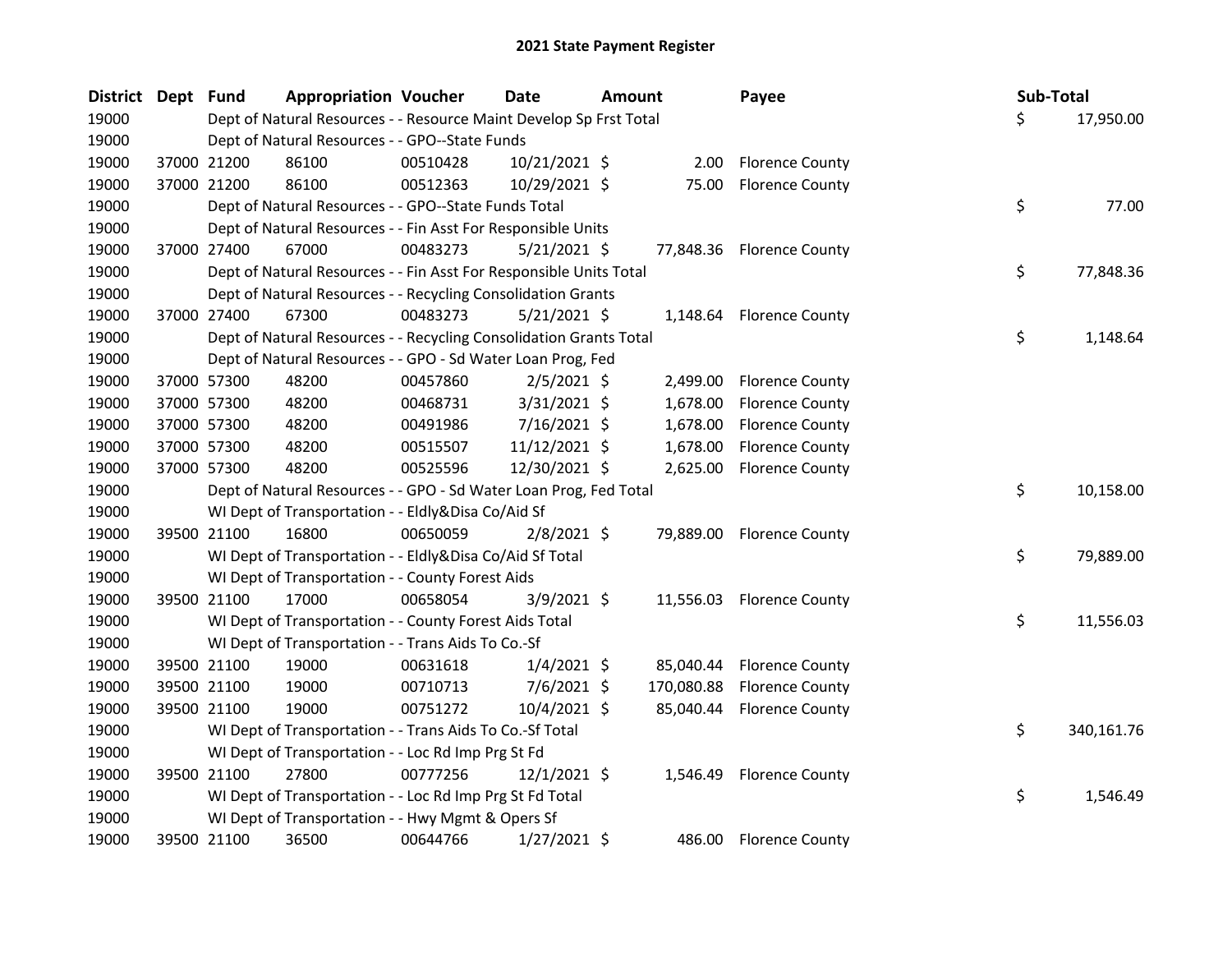| <b>District</b> | Dept Fund |             | <b>Appropriation Voucher</b>                            |          | <b>Date</b>    | <b>Amount</b> |           | Payee                  | Sub-Total |          |
|-----------------|-----------|-------------|---------------------------------------------------------|----------|----------------|---------------|-----------|------------------------|-----------|----------|
| 19000           |           | 39500 21100 | 36500                                                   | 00654341 | 2/18/2021 \$   |               | 781.58    | <b>Florence County</b> |           |          |
| 19000           |           | 39500 21100 | 36500                                                   | 00664220 | 3/15/2021 \$   |               | 262.78    | <b>Florence County</b> |           |          |
| 19000           |           | 39500 21100 | 36500                                                   | 00676781 | $4/9/2021$ \$  |               | 243.00    | <b>Florence County</b> |           |          |
| 19000           |           | 39500 21100 | 36500                                                   | 00694864 | 5/20/2021 \$   |               | 243.00    | <b>Florence County</b> |           |          |
| 19000           |           | 39500 21100 | 36500                                                   | 00709659 | $6/23/2021$ \$ |               | 243.00    | <b>Florence County</b> |           |          |
| 19000           |           | 39500 21100 | 36500                                                   | 00726205 | 7/29/2021 \$   |               | 243.00    | <b>Florence County</b> |           |          |
| 19000           |           | 39500 21100 | 36500                                                   | 00737527 | 8/25/2021 \$   |               | 243.00    | <b>Florence County</b> |           |          |
| 19000           |           | 39500 21100 | 36500                                                   | 00749231 | $9/22/2021$ \$ |               | 243.00    | <b>Florence County</b> |           |          |
| 19000           |           | 39500 21100 | 36500                                                   | 00765082 | 10/25/2021 \$  |               | 243.00    | <b>Florence County</b> |           |          |
| 19000           |           | 39500 21100 | 36500                                                   | 00775775 | 11/22/2021 \$  |               | 243.00    | <b>Florence County</b> |           |          |
| 19000           |           | 39500 21100 | 36500                                                   | 00785848 | 12/23/2021 \$  |               | 243.00    | <b>Florence County</b> |           |          |
| 19000           |           |             | WI Dept of Transportation - - Hwy Mgmt & Opers Sf Total |          |                |               |           |                        | \$        | 3,717.36 |
| 19000           |           |             | WI Dept of Transportation - - Routine Maint Sf          |          |                |               |           |                        |           |          |
| 19000           |           | 39500 21100 | 36800                                                   | 00637322 | $2/5/2021$ \$  |               | 375.00    | <b>Florence County</b> |           |          |
| 19000           |           | 39500 21100 | 36800                                                   | 00641439 | $1/20/2021$ \$ |               | 21,620.46 | <b>Florence County</b> |           |          |
| 19000           |           | 39500 21100 | 36800                                                   | 00641440 | $1/20/2021$ \$ |               | 4,544.97  | <b>Florence County</b> |           |          |
| 19000           |           | 39500 21100 | 36800                                                   | 00641441 | 1/20/2021 \$   |               | 1,321.99  | <b>Florence County</b> |           |          |
| 19000           |           | 39500 21100 | 36800                                                   | 00641442 | 1/20/2021 \$   |               | 1,047.50  | <b>Florence County</b> |           |          |
| 19000           |           | 39500 21100 | 36800                                                   | 00644766 | $1/27/2021$ \$ |               | 1,482.31  | <b>Florence County</b> |           |          |
| 19000           |           | 39500 21100 | 36800                                                   | 00647552 | $2/3/2021$ \$  |               | 11,058.00 | <b>Florence County</b> |           |          |
| 19000           |           | 39500 21100 | 36800                                                   | 00649481 | $3/2/2021$ \$  |               | 378.75    | <b>Florence County</b> |           |          |
| 19000           |           | 39500 21100 | 36800                                                   | 00654902 | 2/18/2021 \$   |               | 65,536.85 | <b>Florence County</b> |           |          |
| 19000           |           | 39500 21100 | 36800                                                   | 00661711 | $3/8/2021$ \$  |               | 42,755.64 | <b>Florence County</b> |           |          |
| 19000           |           | 39500 21100 | 36800                                                   | 00663499 | 3/30/2021 \$   |               | 378.75    | <b>Florence County</b> |           |          |
| 19000           |           | 39500 21100 | 36800                                                   | 00673036 | $4/1/2021$ \$  |               | 55,389.16 | <b>Florence County</b> |           |          |
| 19000           |           | 39500 21100 | 36800                                                   | 00675597 | 4/30/2021 \$   |               | 378.75    | <b>Florence County</b> |           |          |
| 19000           |           | 39500 21100 | 36800                                                   | 00688605 | $5/6/2021$ \$  |               | 39,737.27 | <b>Florence County</b> |           |          |
| 19000           |           | 39500 21100 | 36800                                                   | 00689151 | $5/28/2021$ \$ |               | 378.75    | <b>Florence County</b> |           |          |
| 19000           |           | 39500 21100 | 36800                                                   | 00702404 | $6/29/2021$ \$ |               | 378.75    | <b>Florence County</b> |           |          |
| 19000           |           | 39500 21100 | 36800                                                   | 00705272 | $6/11/2021$ \$ |               | 83,512.70 | <b>Florence County</b> |           |          |
| 19000           |           | 39500 21100 | 36800                                                   | 00709659 | 6/23/2021 \$   |               | 400.13    | <b>Florence County</b> |           |          |
| 19000           |           | 39500 21100 | 36800                                                   | 00715712 | $7/1/2021$ \$  |               | 29,953.07 | <b>Florence County</b> |           |          |
| 19000           |           | 39500 21100 | 36800                                                   | 00716208 | 7/6/2021 \$    |               | 41,304.58 | <b>Florence County</b> |           |          |
| 19000           |           | 39500 21100 | 36800                                                   | 00718905 | 7/30/2021 \$   |               | 378.75    | <b>Florence County</b> |           |          |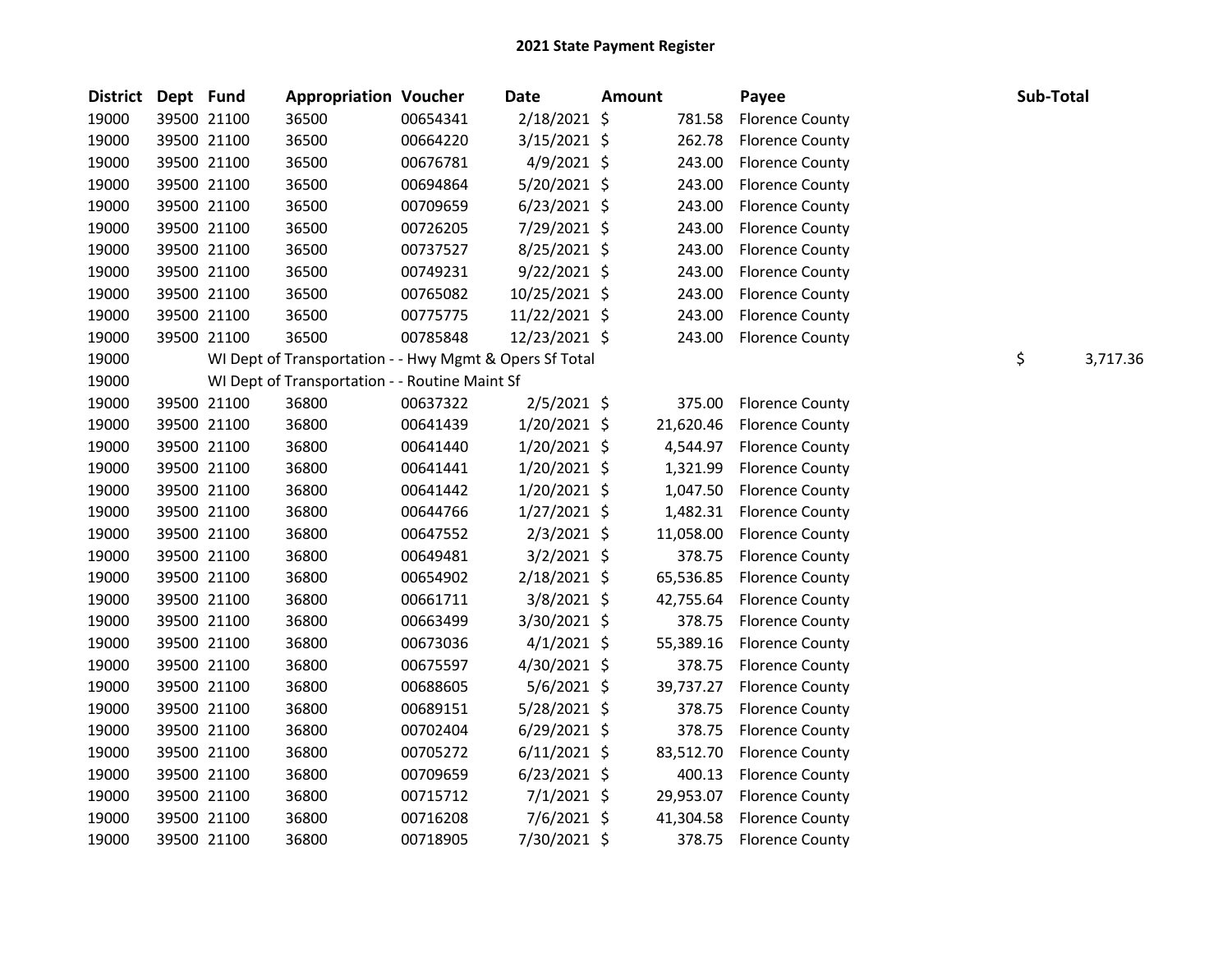| <b>District</b> | Dept Fund |             | <b>Appropriation Voucher</b>                                       |          | Date           | <b>Amount</b> |           | Payee                                                                                                   | Sub-Total        |
|-----------------|-----------|-------------|--------------------------------------------------------------------|----------|----------------|---------------|-----------|---------------------------------------------------------------------------------------------------------|------------------|
| 19000           |           | 39500 21100 | 36800                                                              | 00729393 | 8/4/2021 \$    |               | 16,545.44 | <b>Florence County</b>                                                                                  |                  |
| 19000           |           | 39500 21100 | 36800                                                              | 00730274 | 8/30/2021 \$   |               | 378.75    | <b>Florence County</b>                                                                                  |                  |
| 19000           |           | 39500 21100 | 36800                                                              | 00741258 | $9/3/2021$ \$  |               | 35,626.08 | <b>Florence County</b>                                                                                  |                  |
| 19000           |           | 39500 21100 | 36800                                                              | 00742424 | $9/8/2021$ \$  |               |           | (30.79) Florence County                                                                                 |                  |
| 19000           |           | 39500 21100 | 36800                                                              | 00742425 | 9/8/2021 \$    |               | 22,875.05 | <b>Florence County</b>                                                                                  |                  |
| 19000           |           | 39500 21100 | 36800                                                              | 00742846 | $10/1/2021$ \$ |               | 378.75    | <b>Florence County</b>                                                                                  |                  |
| 19000           |           | 39500 21100 | 36800                                                              | 00758803 | 11/4/2021 \$   |               | 378.75    | <b>Florence County</b>                                                                                  |                  |
| 19000           |           | 39500 21100 | 36800                                                              | 00761502 | 10/14/2021 \$  |               | 23,484.38 | <b>Florence County</b>                                                                                  |                  |
| 19000           |           | 39500 21100 | 36800                                                              | 00770516 | 12/2/2021 \$   |               | 378.75    | <b>Florence County</b>                                                                                  |                  |
| 19000           |           | 39500 21100 | 36800                                                              | 00774779 | 11/18/2021 \$  |               | 31,691.91 | <b>Florence County</b>                                                                                  |                  |
| 19000           |           | 39500 21100 | 36800                                                              | 00779539 | 12/3/2021 \$   |               | 34,496.46 | <b>Florence County</b>                                                                                  |                  |
| 19000           |           | 39500 21100 | 36800                                                              | 00785848 | 12/23/2021 \$  |               | 183.25    | <b>Florence County</b>                                                                                  |                  |
| 19000           |           |             | WI Dept of Transportation - - Routine Maint Sf Total               |          |                |               |           |                                                                                                         | \$<br>568,698.91 |
| 19000           |           |             | WI Dept of Transportation - - Dept Mgt & Oper St Fd                |          |                |               |           |                                                                                                         |                  |
| 19000           |           | 39500 21100 | 46100                                                              | 00641131 | $1/22/2021$ \$ |               | 1,083.33  | <b>Florence County</b>                                                                                  |                  |
| 19000           |           | 39500 21100 | 46100                                                              | 00651443 | 2/24/2021 \$   |               | 1,083.33  | <b>Florence County</b>                                                                                  |                  |
| 19000           |           | 39500 21100 | 46100                                                              | 00665896 | $3/24/2021$ \$ |               | 1,083.33  | <b>Florence County</b>                                                                                  |                  |
| 19000           |           | 39500 21100 | 46100                                                              | 00678911 | $4/23/2021$ \$ |               | 1,083.33  | <b>Florence County</b>                                                                                  |                  |
| 19000           |           | 39500 21100 | 46100                                                              | 00693272 | $5/24/2021$ \$ |               | 1,083.33  | <b>Florence County</b>                                                                                  |                  |
| 19000           |           | 39500 21100 | 46100                                                              | 00727372 | 7/29/2021 \$   |               | 1,083.33  | <b>Florence County</b>                                                                                  |                  |
| 19000           |           | 39500 21100 | 46100                                                              | 00727384 | 7/30/2021 \$   |               | 1,083.33  | <b>Florence County</b>                                                                                  |                  |
| 19000           |           | 39500 21100 | 46100                                                              | 00732906 | $8/24/2021$ \$ |               | 1,083.33  | <b>Florence County</b>                                                                                  |                  |
| 19000           |           | 39500 21100 | 46100                                                              | 00745358 | $9/24/2021$ \$ |               | 1,083.33  | <b>Florence County</b>                                                                                  |                  |
| 19000           |           | 39500 21100 | 46100                                                              | 00761241 | 10/22/2021 \$  |               | 1,083.33  | <b>Florence County</b>                                                                                  |                  |
| 19000           |           | 39500 21100 | 46100                                                              | 00774958 | 11/24/2021 \$  |               | 1,105.00  | <b>Florence County</b>                                                                                  |                  |
| 19000           |           | 39500 21100 | 46100                                                              | 00784218 | 12/23/2021 \$  |               | 1,105.00  | <b>Florence County</b>                                                                                  |                  |
| 19000           |           |             | WI Dept of Transportation - - Dept Mgt & Oper St Fd Total          |          |                |               |           |                                                                                                         | \$<br>13,043.30  |
| 19000           |           |             | Department of Corrections - - Corrections Contracts And Agre       |          |                |               |           |                                                                                                         |                  |
| 19000           |           | 41000 10000 | 11400                                                              | 00420725 | $4/15/2021$ \$ |               | 463.14    | <b>Florence County</b>                                                                                  |                  |
| 19000           |           | 41000 10000 | 11400                                                              | 00424850 | 5/7/2021 \$    |               | 1,029.20  | <b>Florence County</b>                                                                                  |                  |
| 19000           |           | 41000 10000 | 11400                                                              | 00445000 | 8/17/2021 \$   |               | 257.30    | <b>Florence County</b>                                                                                  |                  |
| 19000           |           |             | Department of Corrections - - Corrections Contracts And Agre Total |          |                |               |           |                                                                                                         | \$<br>1,749.64   |
| 19000           |           |             |                                                                    |          |                |               |           | Department of Corrections - - Reimbursing Counties For Probation, Extended Supervision And Parole Holds |                  |
| 19000           |           | 41000 10000 | 11600                                                              | 00459624 | 10/29/2021 \$  |               |           | 1,080.00 Florence County                                                                                |                  |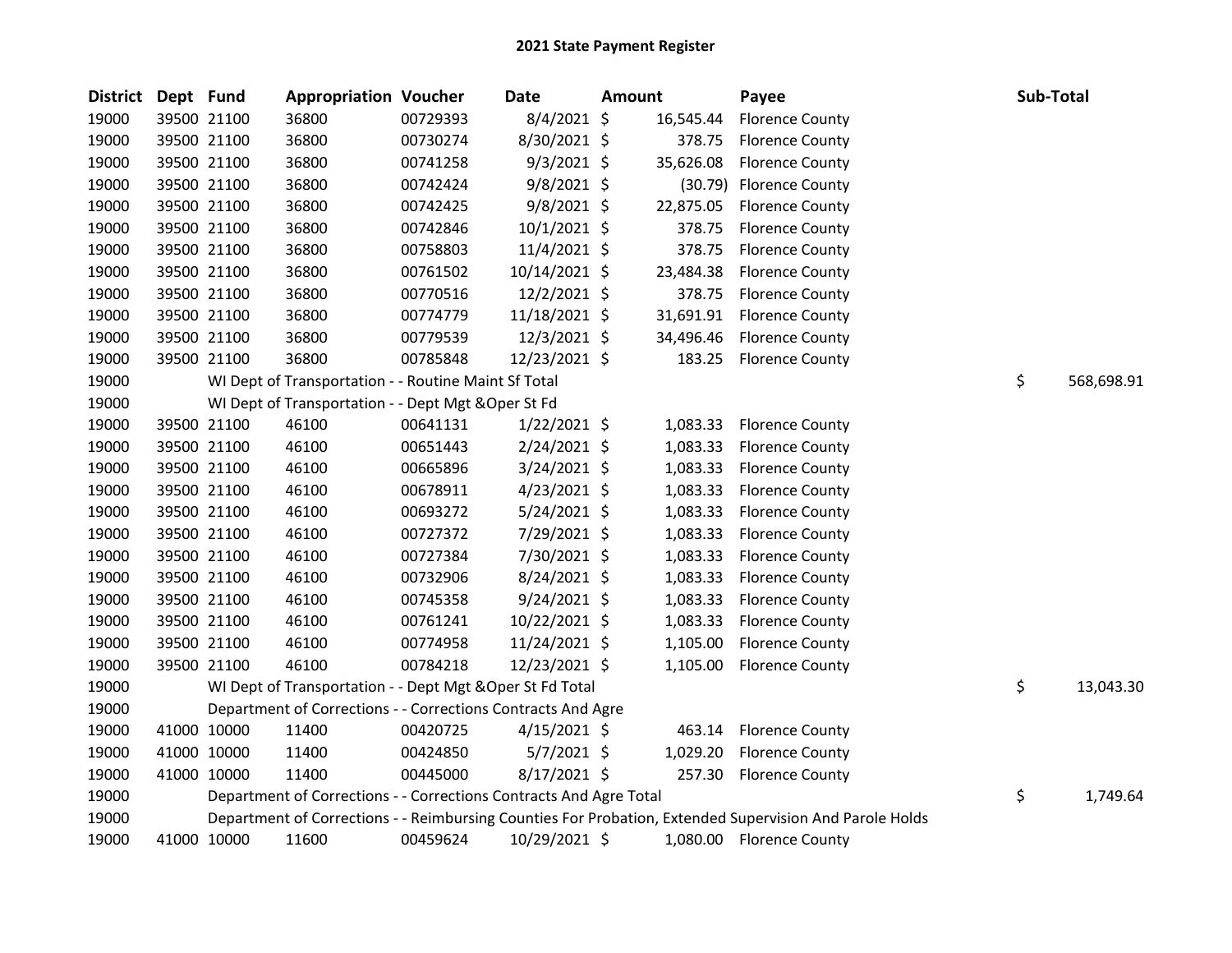| District Dept Fund |             | <b>Appropriation Voucher</b>                                           |          | <b>Date</b>    | Amount |            | Payee                                                                                                         | Sub-Total |            |
|--------------------|-------------|------------------------------------------------------------------------|----------|----------------|--------|------------|---------------------------------------------------------------------------------------------------------------|-----------|------------|
| 19000              |             |                                                                        |          |                |        |            | Department of Corrections - - Reimbursing Counties For Probation, Extended Supervision And Parole Holds Total | \$        | 1,080.00   |
| 19000              |             | Department of Health Services - - State/Federal Aids                   |          |                |        |            |                                                                                                               |           |            |
| 19000              | 43500 10000 | 00000                                                                  | 92106    | $1/4/2021$ \$  |        | 31,415.00  | <b>Florence County</b>                                                                                        |           |            |
| 19000              | 43500 10000 | 00000                                                                  | 92107    | $2/1/2021$ \$  |        | 62,136.00  | <b>Florence County</b>                                                                                        |           |            |
| 19000              | 43500 10000 | 00000                                                                  | 92108    | $3/1/2021$ \$  |        | 11,929.00  | <b>Florence County</b>                                                                                        |           |            |
| 19000              | 43500 10000 | 00000                                                                  | 92109    | $4/1/2021$ \$  |        | 98,903.00  | <b>Florence County</b>                                                                                        |           |            |
| 19000              | 43500 10000 | 00000                                                                  | 92110    | $5/3/2021$ \$  |        | 24,863.00  | <b>Florence County</b>                                                                                        |           |            |
| 19000              | 43500 10000 | 00000                                                                  | 92111    | $6/1/2021$ \$  |        | 71,500.00  | <b>Florence County</b>                                                                                        |           |            |
| 19000              | 43500 10000 | 00000                                                                  | 92200    | $7/1/2021$ \$  |        | 74,940.00  | <b>Florence County</b>                                                                                        |           |            |
| 19000              | 43500 10000 | 00000                                                                  | 92201    | $8/2/2021$ \$  |        | 52,096.00  | <b>Florence County</b>                                                                                        |           |            |
| 19000              | 43500 10000 | 00000                                                                  | 92202    | $9/1/2021$ \$  |        | 135,124.00 | <b>Florence County</b>                                                                                        |           |            |
| 19000              | 43500 10000 | 00000                                                                  | 92204    | $10/1/2021$ \$ |        | 22,347.00  | <b>Florence County</b>                                                                                        |           |            |
| 19000              | 43500 10000 | 00000                                                                  | 92206    | $11/1/2021$ \$ |        | 157,431.00 | <b>Florence County</b>                                                                                        |           |            |
| 19000              | 43500 10000 | 00000                                                                  | 92207    | 12/1/2021 \$   |        | 43,406.00  | <b>Florence County</b>                                                                                        |           |            |
| 19000              |             | Department of Health Services - - State/Federal Aids Total             |          |                |        |            |                                                                                                               | \$        | 786,090.00 |
| 19000              |             | Department of Health Services - - General Program Operations           |          |                |        |            |                                                                                                               |           |            |
| 19000              | 43500 10000 | 40100                                                                  | 00401545 | $1/5/2021$ \$  |        | 1.50       | <b>Florence County</b>                                                                                        |           |            |
| 19000              | 43500 10000 | 40100                                                                  | 00417226 | 3/24/2021 \$   |        | 1.50       | <b>Florence County</b>                                                                                        |           |            |
| 19000              | 43500 10000 | 40100                                                                  | 00465155 | 11/30/2021 \$  |        | 1.50       | <b>Florence County</b>                                                                                        |           |            |
| 19000              |             | Department of Health Services - - General Program Operations Total     |          |                |        |            |                                                                                                               | \$        | 4.50       |
| 19000              |             | Department of Health Services - - Medical Assistance State Admin       |          |                |        |            |                                                                                                               |           |            |
| 19000              | 43500 10000 | 44000                                                                  | 00401545 | $1/5/2021$ \$  |        | 1.50       | <b>Florence County</b>                                                                                        |           |            |
| 19000              | 43500 10000 | 44000                                                                  | 00417226 | $3/24/2021$ \$ |        | 1.50       | <b>Florence County</b>                                                                                        |           |            |
| 19000              | 43500 10000 | 44000                                                                  | 00465155 | 11/30/2021 \$  |        | 1.50       | <b>Florence County</b>                                                                                        |           |            |
| 19000              |             | Department of Health Services - - Medical Assistance State Admin Total |          |                |        |            |                                                                                                               | \$        | 4.50       |
| 19000              |             | Dept of Children and Families - - Fees For Administrative Servic       |          |                |        |            |                                                                                                               |           |            |
| 19000              | 43700 10000 | 23100                                                                  | 00080558 | $2/16/2021$ \$ |        |            | 10.00 Florence County                                                                                         |           |            |
| 19000              |             | Dept of Children and Families - - Fees For Administrative Servic Total |          |                |        |            |                                                                                                               | \$        | 10.00      |
| 19000              |             | Dept of Children and Families - - General Aids                         |          |                |        |            |                                                                                                               |           |            |
| 19000              | 43700 10000 | 99000                                                                  | 00078993 | $1/5/2021$ \$  |        | 18,090.90  | <b>Florence County</b>                                                                                        |           |            |
| 19000              | 43700 10000 | 99000                                                                  | 00079735 | 1/29/2021 \$   |        | 23,631.58  | <b>Florence County</b>                                                                                        |           |            |
| 19000              | 43700 10000 | 99000                                                                  | 00079933 | $2/1/2021$ \$  |        | 1.27       | <b>Florence County</b>                                                                                        |           |            |
| 19000              | 43700 10000 | 99000                                                                  | 00080149 | $2/5/2021$ \$  |        | 37,387.90  | <b>Florence County</b>                                                                                        |           |            |
| 19000              | 43700 10000 | 99000                                                                  | 00080254 | 2/5/2021 \$    |        | 10.77      | <b>Florence County</b>                                                                                        |           |            |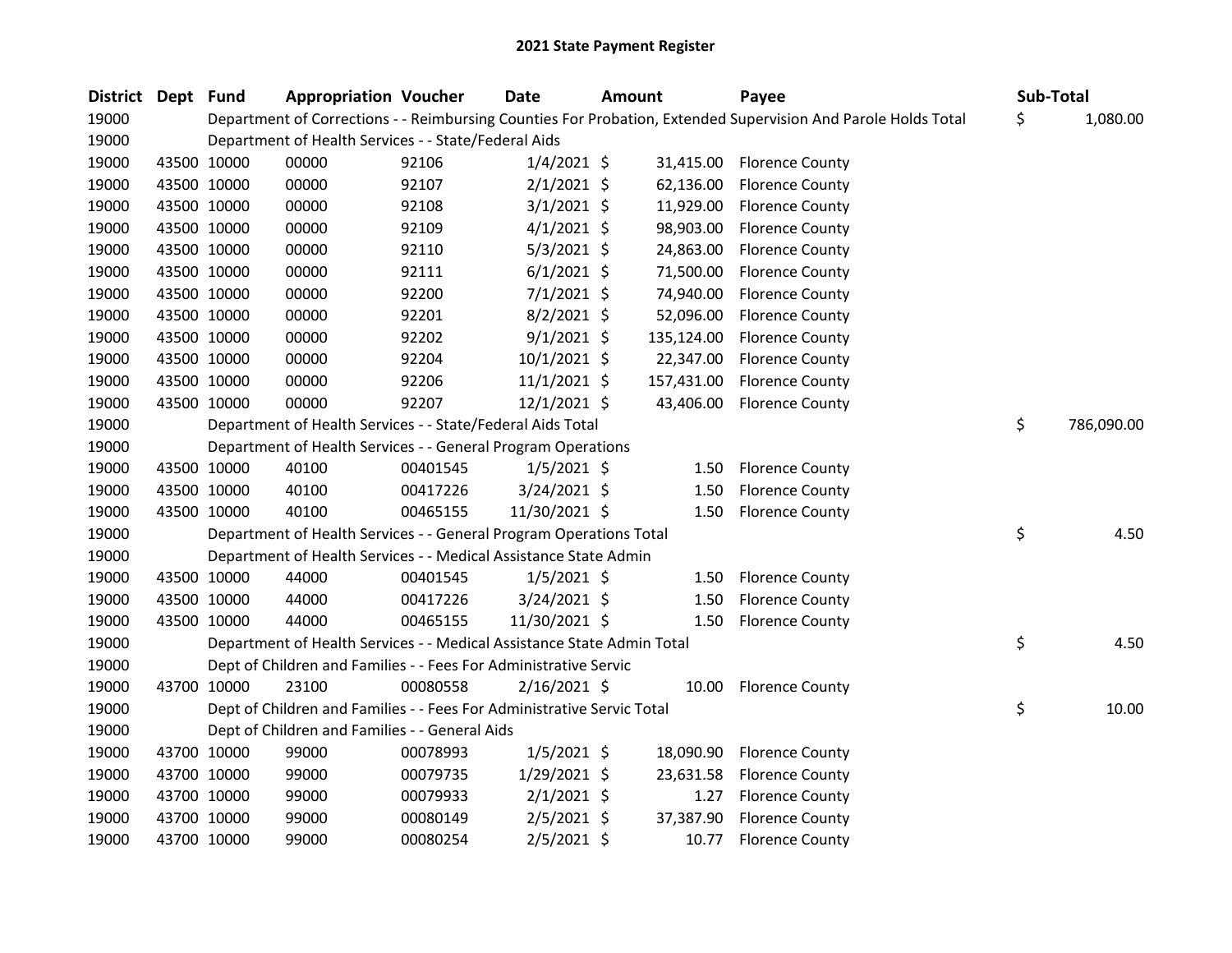| District | Dept Fund |             | <b>Appropriation Voucher</b>                                   |          | Date           | <b>Amount</b> |           | Payee                     | Sub-Total |            |
|----------|-----------|-------------|----------------------------------------------------------------|----------|----------------|---------------|-----------|---------------------------|-----------|------------|
| 19000    |           | 43700 10000 | 99000                                                          | 00081225 | $3/5/2021$ \$  |               | 20,223.00 | <b>Florence County</b>    |           |            |
| 19000    |           | 43700 10000 | 99000                                                          | 00081304 | $3/5/2021$ \$  |               | 17.10     | <b>Florence County</b>    |           |            |
| 19000    |           | 43700 10000 | 99000                                                          | 00081390 | $3/8/2021$ \$  |               | 2,015.00  | <b>Florence County</b>    |           |            |
| 19000    |           | 43700 10000 | 99000                                                          | 00082624 | $4/5/2021$ \$  |               | 42,764.00 | <b>Florence County</b>    |           |            |
| 19000    |           | 43700 10000 | 99000                                                          | 00083880 | 4/30/2021 \$   |               | 20,279.36 | <b>Florence County</b>    |           |            |
| 19000    |           | 43700 10000 | 99000                                                          | 00084093 | 5/5/2021 \$    |               | 10,692.87 | <b>Florence County</b>    |           |            |
| 19000    |           | 43700 10000 | 99000                                                          | 00084922 | 5/18/2021 \$   |               | 429.00    | <b>Florence County</b>    |           |            |
| 19000    |           | 43700 10000 | 99000                                                          | 00085607 | $6/7/2021$ \$  |               | 27,665.63 | <b>Florence County</b>    |           |            |
| 19000    |           | 43700 10000 | 99000                                                          | 00086541 | $7/1/2021$ \$  |               | 469.00    | <b>Florence County</b>    |           |            |
| 19000    |           | 43700 10000 | 99000                                                          | 00086669 | 7/8/2021 \$    |               | 20,867.70 | <b>Florence County</b>    |           |            |
| 19000    |           | 43700 10000 | 99000                                                          | 00087544 | 7/30/2021 \$   |               | 22,425.54 | <b>Florence County</b>    |           |            |
| 19000    |           | 43700 10000 | 99000                                                          | 00087678 | 7/30/2021 \$   |               | 2,719.00  | <b>Florence County</b>    |           |            |
| 19000    |           | 43700 10000 | 99000                                                          | 00087914 | 8/5/2021 \$    |               | 20,732.18 | <b>Florence County</b>    |           |            |
| 19000    |           | 43700 10000 | 99000                                                          | 00088871 | $9/2/2021$ \$  |               | 2,632.00  | <b>Florence County</b>    |           |            |
| 19000    |           | 43700 10000 | 99000                                                          | 00088918 | $9/7/2021$ \$  |               | 40,595.14 | <b>Florence County</b>    |           |            |
| 19000    |           | 43700 10000 | 99000                                                          | 00089096 | 9/10/2021 \$   |               | 2,865.24  | <b>Florence County</b>    |           |            |
| 19000    |           | 43700 10000 | 99000                                                          | 00089889 | 10/5/2021 \$   |               | 29,300.04 | <b>Florence County</b>    |           |            |
| 19000    |           | 43700 10000 | 99000                                                          | 00090738 | 10/29/2021 \$  |               | 11,875.62 | <b>Florence County</b>    |           |            |
| 19000    |           | 43700 10000 | 99000                                                          | 00091004 | $11/5/2021$ \$ |               | 19,671.63 | <b>Florence County</b>    |           |            |
| 19000    |           | 43700 10000 | 99000                                                          | 00091957 | 12/2/2021 \$   |               | 5,641.12  | <b>Florence County</b>    |           |            |
| 19000    |           | 43700 10000 | 99000                                                          | 00092200 | 12/6/2021 \$   |               | 45,137.50 | <b>Florence County</b>    |           |            |
| 19000    |           |             | Dept of Children and Families - - General Aids Total           |          |                |               |           |                           | \$        | 428,140.09 |
| 19000    |           |             | Dept of Workforce Development - - Auxiliary Services           |          |                |               |           |                           |           |            |
| 19000    |           | 44500 10000 | 13000                                                          | 00327619 | $6/2/2021$ \$  |               | 5.00      | <b>Florence County</b>    |           |            |
| 19000    |           |             | Dept of Workforce Development - - Auxiliary Services Total     |          |                |               |           |                           | \$        | 5.00       |
| 19000    |           |             | Department of Justice - - Drug Trafficking Resp Grants         |          |                |               |           |                           |           |            |
| 19000    |           | 45500 10000 | 20800                                                          | 00094374 | $2/19/2021$ \$ |               | 5,309.00  | <b>Florence County</b>    |           |            |
| 19000    |           | 45500 10000 | 20800                                                          | 00097847 | $5/13/2021$ \$ |               |           | 12,641.00 Florence County |           |            |
| 19000    |           |             | Department of Justice - - Drug Trafficking Resp Grants Total   |          |                |               |           |                           | \$        | 17,950.00  |
| 19000    |           |             | Department of Justice - - Officer training reimbursement       |          |                |               |           |                           |           |            |
| 19000    |           | 45500 10000 | 21400                                                          | 00105261 | 11/16/2021 \$  |               |           | 2,560.00 Florence County  |           |            |
| 19000    |           |             | Department of Justice - - Officer training reimbursement Total |          |                |               |           |                           | \$        | 2,560.00   |
| 19000    |           |             | Department of Justice - - Crime Laboratories, Dna              |          |                |               |           |                           |           |            |
| 19000    |           | 45500 10000 | 22100                                                          | 00100327 | 7/14/2021 \$   |               | 150.00    | <b>Florence County</b>    |           |            |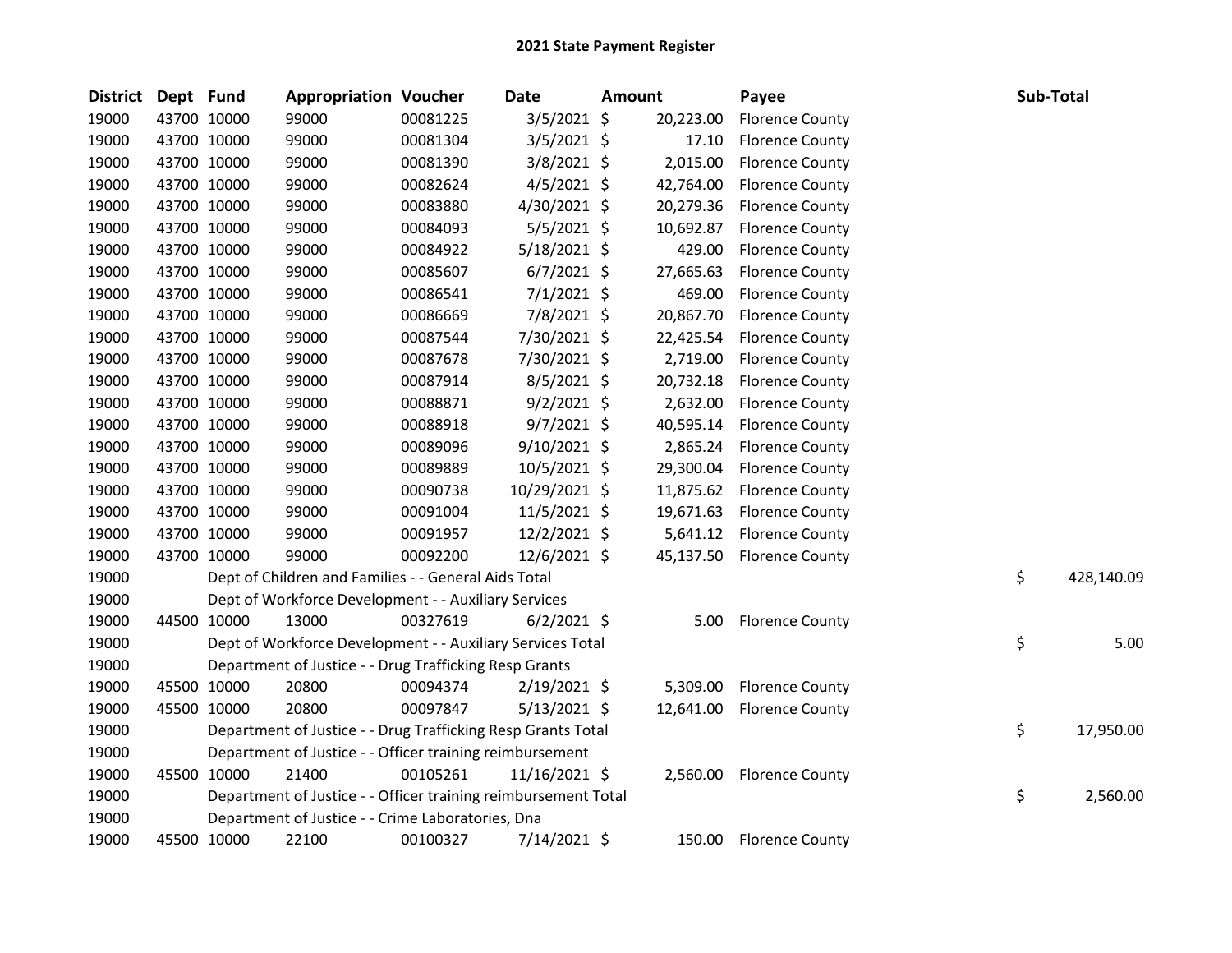| District Dept |             | <b>Fund</b> | <b>Appropriation Voucher</b>                                           |          | Date           | <b>Amount</b> |           | Payee                     | Sub-Total |           |
|---------------|-------------|-------------|------------------------------------------------------------------------|----------|----------------|---------------|-----------|---------------------------|-----------|-----------|
| 19000         |             |             | Department of Justice - - Crime Laboratories, Dna Total                |          |                |               |           |                           | Ś.        | 150.00    |
| 19000         |             |             | Department of Justice - - Law Enforcement Train, Local                 |          |                |               |           |                           |           |           |
| 19000         |             | 45500 10000 | 23100                                                                  | 00099943 | $7/12/2021$ \$ |               | 3,457.89  | <b>Florence County</b>    |           |           |
| 19000         |             | 45500 10000 | 23100                                                                  | 00104280 | 10/26/2021 \$  |               |           | 6,282.41 Florence County  |           |           |
| 19000         |             |             | Department of Justice - - Law Enforcement Train, Local Total           |          |                |               |           |                           | \$        | 9,740.30  |
| 19000         |             |             | Department of Justice - - Federal Aid, Local Assistance                |          |                |               |           |                           |           |           |
| 19000         |             | 45500 10000 | 25100                                                                  | 00097458 | $4/30/2021$ \$ |               | 15,676.00 | <b>Florence County</b>    |           |           |
| 19000         |             | 45500 10000 | 25100                                                                  | 00101189 | $8/11/2021$ \$ |               | 426.86    | <b>Florence County</b>    |           |           |
| 19000         |             | 45500 10000 | 25100                                                                  | 00101212 | $8/24/2021$ \$ |               |           | 1,775.02 Florence County  |           |           |
| 19000         |             |             | Department of Justice - - Federal Aid, Local Assistance Total          |          |                |               |           |                           | \$        | 17,877.88 |
| 19000         |             |             | Department of Justice - - Crime Victim Witness Assist                  |          |                |               |           |                           |           |           |
| 19000         |             | 45500 10000 | 53200                                                                  | 00100527 | $7/15/2021$ \$ |               |           | 6,070.06 Florence County  |           |           |
| 19000         |             |             | Department of Justice - - Crime Victim Witness Assist Total            |          |                |               |           |                           | \$        | 6,070.06  |
| 19000         |             |             | Department of Justice - - County Reimb Victim-Witness                  |          |                |               |           |                           |           |           |
| 19000         |             | 45500 10000 | 53900                                                                  | 00095432 | $3/5/2021$ \$  |               |           | 4,391.61 Florence County  |           |           |
| 19000         |             |             | Department of Justice - - County Reimb Victim-Witness Total            |          |                |               |           |                           | \$        | 4,391.61  |
| 19000         |             |             | Department of Military Affairs - - Emergency Response Training         |          |                |               |           |                           |           |           |
| 19000         |             | 46500 10000 | 31000                                                                  | 00096023 | $6/22/2021$ \$ |               | 450.00    | <b>Florence County</b>    |           |           |
| 19000         |             |             | Department of Military Affairs - - Emergency Response Training Total   |          |                |               |           |                           | \$        | 450.00    |
| 19000         |             |             | Department of Military Affairs - - Federal Aid, Local Assistance       |          |                |               |           |                           |           |           |
| 19000         |             | 46500 10000 | 34200                                                                  | 00091001 | 3/10/2021 \$   |               | 8,211.56  | <b>Florence County</b>    |           |           |
| 19000         |             | 46500 10000 | 34200                                                                  | 00093561 | $5/10/2021$ \$ |               |           | 4,761.87 Florence County  |           |           |
| 19000         |             | 46500 10000 | 34200                                                                  | 00096466 | $7/1/2021$ \$  |               |           | 11,105.12 Florence County |           |           |
| 19000         |             |             | Department of Military Affairs - - Federal Aid, Local Assistance Total |          |                |               |           |                           | \$        | 24,078.55 |
| 19000         |             |             | Department of Veterans Affairs - - County Grants                       |          |                |               |           |                           |           |           |
| 19000         |             | 48500 58200 | 26700                                                                  | 00091423 | $3/12/2021$ \$ |               |           | 500.00 Florence County    |           |           |
| 19000         |             |             | Department of Veterans Affairs - - County Grants Total                 |          |                |               |           |                           | \$        | 500.00    |
| 19000         |             |             | Department of Administration - - Federal Aid, Local Assistance         |          |                |               |           |                           |           |           |
| 19000         |             | 50500 10000 | 74300                                                                  | 00140295 | $2/9/2021$ \$  |               |           | 25,000.00 Florence County |           |           |
| 19000         |             |             | Department of Administration - - Federal Aid, Local Assistance Total   |          |                |               |           |                           | \$        | 25,000.00 |
| 19000         |             |             | Department of Administration - - Low-Income Assistance Grants          |          |                |               |           |                           |           |           |
| 19000         |             | 50500 23500 | 37100                                                                  | 00138417 | $1/15/2021$ \$ |               | 4,386.00  | <b>Florence County</b>    |           |           |
| 19000         |             | 50500 23500 | 37100                                                                  | 00139951 | $1/29/2021$ \$ |               | 3,636.00  | <b>Florence County</b>    |           |           |
| 19000         | 50500 23500 |             | 37100                                                                  | 00140940 | 2/17/2021 \$   |               | 3,889.00  | <b>Florence County</b>    |           |           |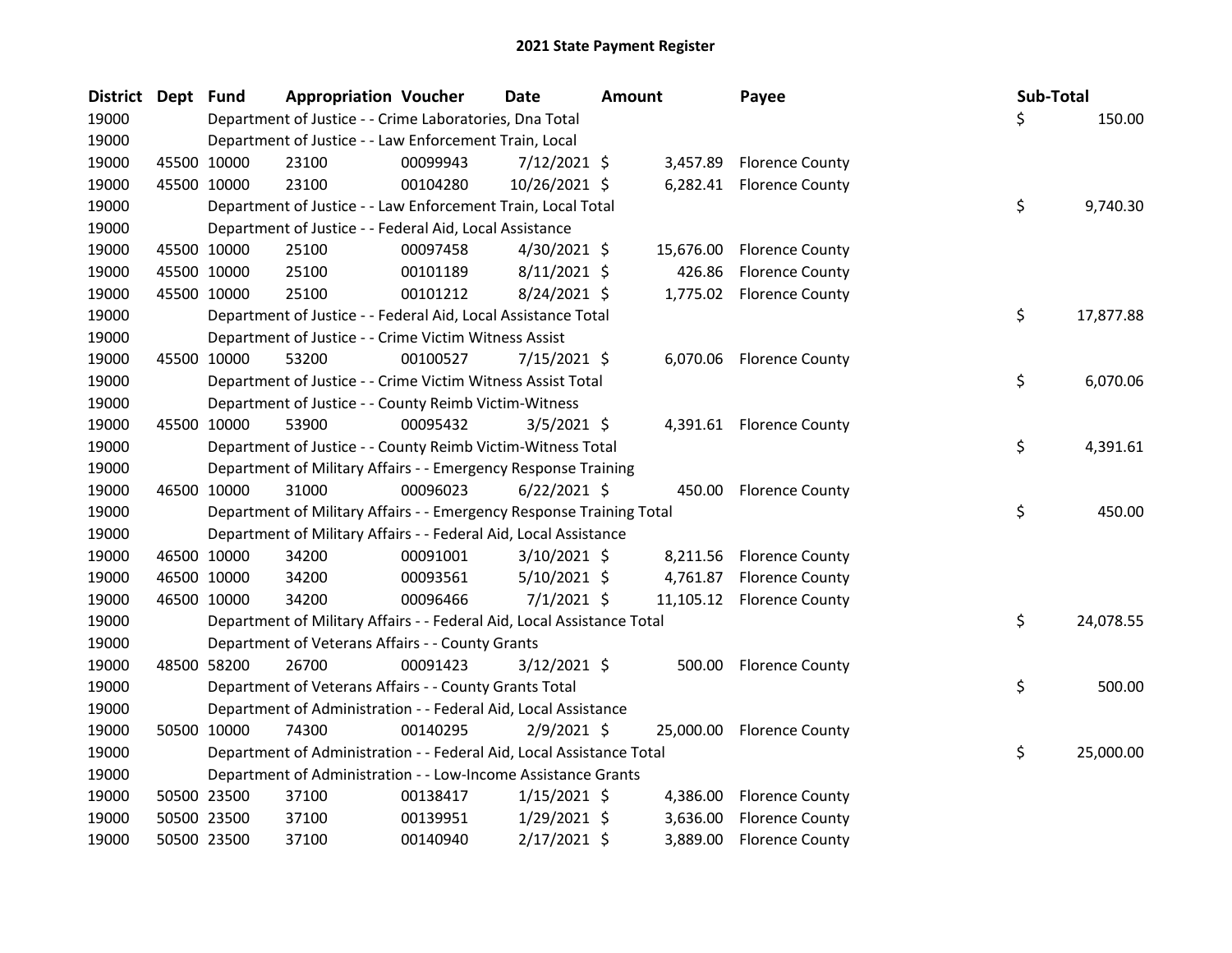| <b>District</b> | Dept Fund |             | <b>Appropriation Voucher</b>                                          |          | Date           | Amount |           | Payee                                                                                                   | <b>Sub-Total</b> |            |
|-----------------|-----------|-------------|-----------------------------------------------------------------------|----------|----------------|--------|-----------|---------------------------------------------------------------------------------------------------------|------------------|------------|
| 19000           |           | 50500 23500 | 37100                                                                 | 00141638 | $3/2/2021$ \$  |        | 1,349.00  | <b>Florence County</b>                                                                                  |                  |            |
| 19000           |           | 50500 23500 | 37100                                                                 | 00145241 | $5/7/2021$ \$  |        | 997.00    | <b>Florence County</b>                                                                                  |                  |            |
| 19000           |           | 50500 23500 | 37100                                                                 | 00146456 | $6/1/2021$ \$  |        | 947.00    | <b>Florence County</b>                                                                                  |                  |            |
| 19000           |           | 50500 23500 | 37100                                                                 | 00147848 | $6/29/2021$ \$ |        | 1,054.00  | <b>Florence County</b>                                                                                  |                  |            |
| 19000           |           | 50500 23500 | 37100                                                                 | 00149870 | $8/5/2021$ \$  |        | 27.00     | <b>Florence County</b>                                                                                  |                  |            |
| 19000           |           | 50500 23500 | 37100                                                                 | 00156512 | 12/15/2021 \$  |        | 3,932.00  | <b>Florence County</b>                                                                                  |                  |            |
| 19000           |           |             | Department of Administration - - Low-Income Assistance Grants Total   |          |                |        |           |                                                                                                         | \$               | 20,217.00  |
| 19000           |           |             | Department of Administration - - Land Information Program; Loca       |          |                |        |           |                                                                                                         |                  |            |
| 19000           |           | 50500 26900 | 17300                                                                 | 00137909 | $1/11/2021$ \$ |        | 25,000.00 | <b>Florence County</b>                                                                                  |                  |            |
| 19000           |           | 50500 26900 | 17300                                                                 | 00138443 | $1/29/2021$ \$ |        | 1,000.00  | <b>Florence County</b>                                                                                  |                  |            |
| 19000           |           | 50500 26900 | 17300                                                                 | 00139544 | $4/6/2021$ \$  |        | 88,704.00 | <b>Florence County</b>                                                                                  |                  |            |
| 19000           |           | 50500 26900 | 17300                                                                 | 00145530 | $5/12/2021$ \$ |        | 25,000.00 | <b>Florence County</b>                                                                                  |                  |            |
| 19000           |           |             | Department of Administration - - Land Information Program; Loca Total |          |                |        |           |                                                                                                         | \$               | 139,704.00 |
| 19000           |           |             | Commissioners of Public Lands - - General Program Operations          |          |                |        |           |                                                                                                         |                  |            |
| 19000           |           | 50700 10000 | 10100                                                                 | 00003951 | 12/13/2021 \$  |        |           | 30.00 Florence County                                                                                   |                  |            |
| 19000           |           |             | Commissioners of Public Lands - - General Program Operations Total    |          |                |        |           |                                                                                                         | \$               | 30.00      |
| 19000           |           |             |                                                                       |          |                |        |           | Public Defender Board - - Transcript, Discovery and Records Provided to the Public Defender Board       |                  |            |
| 19000           |           | 55000 10000 | 10600                                                                 | 00282073 | $3/22/2021$ \$ |        |           | 150.40 Florence County                                                                                  |                  |            |
| 19000           |           | 55000 10000 | 10600                                                                 | 00291301 | $5/21/2021$ \$ |        | 133.50    | <b>Florence County</b>                                                                                  |                  |            |
| 19000           |           | 55000 10000 | 10600                                                                 | 00303534 | $8/27/2021$ \$ |        | 18.80     | <b>Florence County</b>                                                                                  |                  |            |
| 19000           |           | 55000 10000 | 10600                                                                 | 00303535 | 8/27/2021 \$   |        | 7.90      | <b>Florence County</b>                                                                                  |                  |            |
| 19000           |           | 55000 10000 | 10600                                                                 | 00303536 | $8/27/2021$ \$ |        | 8.10      | <b>Florence County</b>                                                                                  |                  |            |
| 19000           |           | 55000 10000 | 10600                                                                 | 00303537 | 8/27/2021 \$   |        | 31.70     | <b>Florence County</b>                                                                                  |                  |            |
| 19000           |           | 55000 10000 | 10600                                                                 | 00303538 | 8/27/2021 \$   |        | 5.00      | <b>Florence County</b>                                                                                  |                  |            |
| 19000           |           | 55000 10000 | 10600                                                                 | 00303539 | 8/27/2021 \$   |        | 15.00     | <b>Florence County</b>                                                                                  |                  |            |
| 19000           |           | 55000 10000 | 10600                                                                 | 00303540 | 8/27/2021 \$   |        | 4.80      | <b>Florence County</b>                                                                                  |                  |            |
| 19000           |           | 55000 10000 | 10600                                                                 | 00303541 | 8/27/2021 \$   |        | 3.80      | <b>Florence County</b>                                                                                  |                  |            |
| 19000           |           | 55000 10000 | 10600                                                                 | 00310355 | 11/12/2021 \$  |        | 167.20    | <b>Florence County</b>                                                                                  |                  |            |
| 19000           |           |             |                                                                       |          |                |        |           | Public Defender Board - - Transcript, Discovery and Records Provided to the Public Defender Board Total | \$               | 546.20     |
| 19000           |           |             | Department of Revenue - - Warrants and Satisfactions                  |          |                |        |           |                                                                                                         |                  |            |
| 19000           |           | 56600 10000 | 10100                                                                 | 00191273 | $2/12/2021$ \$ |        |           | 120.00 Florence County                                                                                  |                  |            |
| 19000           |           |             | Department of Revenue - - Warrants and Satisfactions Total            |          |                |        |           |                                                                                                         | \$               | 120.00     |
| 19000           |           |             | Department of Revenue - - Misc Revenue Holding Clearing               |          |                |        |           |                                                                                                         |                  |            |
| 19000           |           | 56600 10000 | 99500                                                                 | 00188805 | $1/8/2021$ \$  |        |           | 209.42 Florence County                                                                                  |                  |            |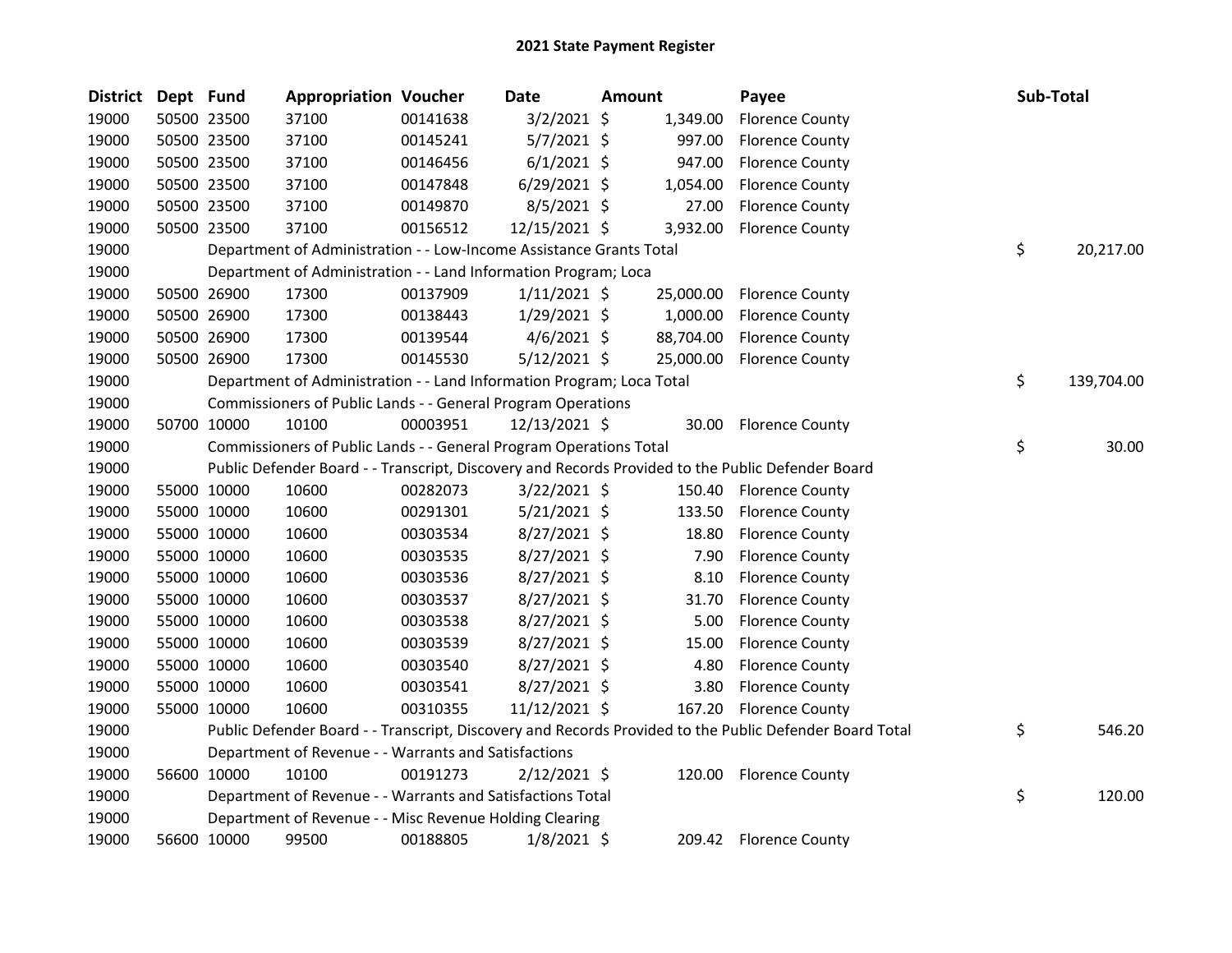| <b>District</b> | Dept Fund |             | <b>Appropriation Voucher</b>                                     |          | Date          | Amount |           | Payee                     | Sub-Total |           |
|-----------------|-----------|-------------|------------------------------------------------------------------|----------|---------------|--------|-----------|---------------------------|-----------|-----------|
| 19000           |           | 56600 10000 | 99500                                                            | 00190872 | $2/5/2021$ \$ |        | 150.00    | <b>Florence County</b>    |           |           |
| 19000           |           | 56600 10000 | 99500                                                            | 00193465 | $3/5/2021$ \$ |        | 472.24    | <b>Florence County</b>    |           |           |
| 19000           |           | 56600 10000 | 99500                                                            | 00195401 | 3/16/2021 \$  |        | 130.00    | <b>Florence County</b>    |           |           |
| 19000           |           | 56600 10000 | 99500                                                            | 00195726 | 3/22/2021 \$  |        | 515.00    | <b>Florence County</b>    |           |           |
| 19000           |           | 56600 10000 | 99500                                                            | 00197735 | $4/7/2021$ \$ |        | 681.41    | <b>Florence County</b>    |           |           |
| 19000           |           | 56600 10000 | 99500                                                            | 00197736 | $4/7/2021$ \$ |        | 479.73    | <b>Florence County</b>    |           |           |
| 19000           |           | 56600 10000 | 99500                                                            | 00201109 | 5/7/2021 \$   |        | 678.49    | <b>Florence County</b>    |           |           |
| 19000           |           | 56600 10000 | 99500                                                            | 00201566 | 5/10/2021 \$  |        | 210.50    | <b>Florence County</b>    |           |           |
| 19000           |           | 56600 10000 | 99500                                                            | 00204336 | $6/7/2021$ \$ |        | 2,537.93  | <b>Florence County</b>    |           |           |
| 19000           |           | 56600 10000 | 99500                                                            | 00208918 | 7/8/2021 \$   |        | 504.60    | <b>Florence County</b>    |           |           |
| 19000           |           | 56600 10000 | 99500                                                            | 00208919 | 7/8/2021 \$   |        | 1,012.84  | <b>Florence County</b>    |           |           |
| 19000           |           | 56600 10000 | 99500                                                            | 00214281 | $9/8/2021$ \$ |        | 624.54    | <b>Florence County</b>    |           |           |
| 19000           |           | 56600 10000 | 99500                                                            | 00216533 | 10/7/2021 \$  |        | 914.16    | <b>Florence County</b>    |           |           |
| 19000           |           | 56600 10000 | 99500                                                            | 00219129 | 11/5/2021 \$  |        | 50.00     | <b>Florence County</b>    |           |           |
| 19000           |           | 56600 10000 | 99500                                                            | 00221270 | 12/7/2021 \$  |        | 50.00     | <b>Florence County</b>    |           |           |
| 19000           |           |             | Department of Revenue - - Misc Revenue Holding Clearing Total    |          |               |        |           |                           | \$        | 9,220.86  |
| 19000           |           |             | Circuit Courts - - Circuit Court Costs                           |          |               |        |           |                           |           |           |
| 19000           |           | 62500 10000 | 10500                                                            | 00002095 | 1/29/2021 \$  |        | 9,480.00  | <b>Florence County</b>    |           |           |
| 19000           |           | 62500 10000 | 10500                                                            | 00002228 | 7/26/2021 \$  |        | 15,649.00 | <b>Florence County</b>    |           |           |
| 19000           |           |             | Circuit Courts - - Circuit Court Costs Total                     |          |               |        |           |                           | \$        | 25,129.00 |
| 19000           |           |             | Shared Revenue and Tax Relief - - County And Municipal Aid       |          |               |        |           |                           |           |           |
| 19000           |           | 83500 10000 | 10500                                                            | 00081240 | 7/26/2021 \$  |        |           | 12,979.22 Florence County |           |           |
| 19000           |           | 83500 10000 | 10500                                                            | 00088339 | 11/15/2021 \$ |        |           | 73,548.93 Florence County |           |           |
| 19000           |           |             | Shared Revenue and Tax Relief - - County And Municipal Aid Total |          |               |        |           |                           | \$        | 86,528.15 |
| 19000           |           |             | Shared Revenue and Tax Relief - - Exempt Computer Aid            |          |               |        |           |                           |           |           |
| 19000           |           | 83500 10000 | 10900                                                            | 00083333 | 7/26/2021 \$  |        | 428.18    | <b>Florence County</b>    |           |           |
| 19000           |           |             | Shared Revenue and Tax Relief - - Exempt Computer Aid Total      |          |               |        |           |                           | \$        | 428.18    |
| 19000           |           |             | Shared Revenue and Tax Relief - - Utility Aid                    |          |               |        |           |                           |           |           |
| 19000           |           | 83500 10000 | 11000                                                            | 00081240 | 7/26/2021 \$  |        | 8,257.10  | <b>Florence County</b>    |           |           |
| 19000           |           | 83500 10000 | 11000                                                            | 00088339 | 11/15/2021 \$ |        | 46,789.39 | <b>Florence County</b>    |           |           |
| 19000           |           |             | Shared Revenue and Tax Relief - - Utility Aid Total              |          |               |        |           |                           | \$        | 55,046.49 |
| 19000           |           |             | Shared Revenue and Tax Relief - - Personal Property Aid          |          |               |        |           |                           |           |           |
| 19000           |           | 83500 10000 | 11100                                                            | 00076519 | $5/3/2021$ \$ |        | 3,571.18  | <b>Florence County</b>    |           |           |
| 19000           |           |             | Shared Revenue and Tax Relief - - Personal Property Aid Total    |          |               |        |           |                           | \$        | 3,571.18  |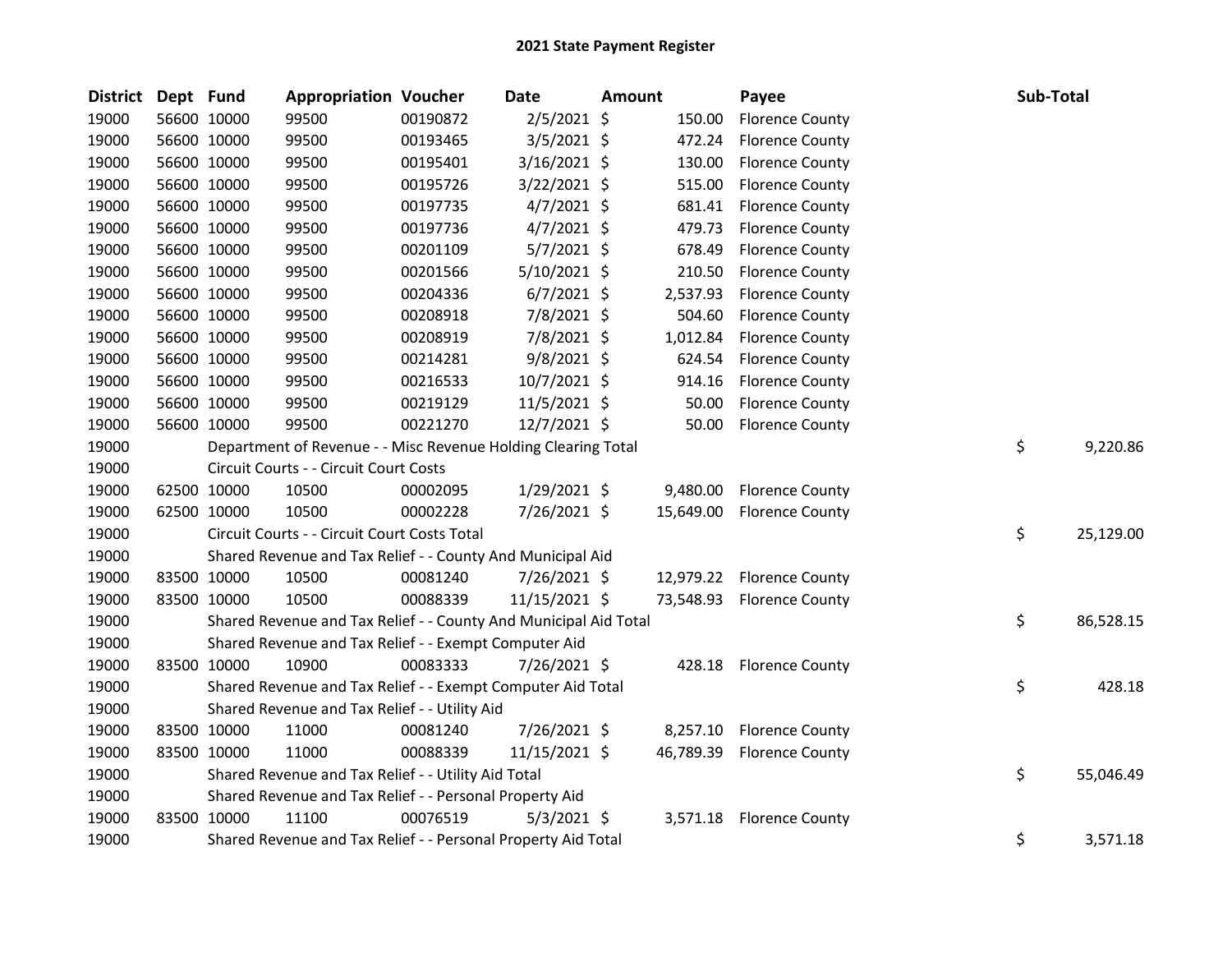| <b>District</b> | Dept Fund |             | <b>Appropriation Voucher</b>                                          |          | Date           | <b>Amount</b> |              | Payee                  | Sub-Total          |
|-----------------|-----------|-------------|-----------------------------------------------------------------------|----------|----------------|---------------|--------------|------------------------|--------------------|
| 19000           |           |             | Shared Revenue and Tax Relief - - School Lvy Tx/First Dollar Cr       |          |                |               |              |                        |                    |
| 19000           |           | 83500 10000 | 30200                                                                 | 00082656 | $7/26/2021$ \$ |               | 1,118,138.88 | <b>Florence County</b> |                    |
| 19000           |           | 83500 10000 | 30200                                                                 | 00086052 | 7/26/2021 \$   |               | 347,022.26   | <b>Florence County</b> |                    |
| 19000           |           |             | Shared Revenue and Tax Relief - - School Lvy Tx/First Dollar Cr Total |          |                |               |              |                        | \$<br>1,465,161.14 |
| 19000           |           |             | Shared Revenue and Tax Relief - - County Sales Tax Reptd/Distd        |          |                |               |              |                        |                    |
| 19000           |           | 83500 10000 | 43100                                                                 | 00073877 | $1/29/2021$ \$ |               | 25,615.21    | <b>Florence County</b> |                    |
| 19000           |           | 83500 10000 | 43100                                                                 | 00073965 | $2/26/2021$ \$ |               | 25,013.25    | <b>Florence County</b> |                    |
| 19000           |           | 83500 10000 | 43100                                                                 | 00074678 | $3/31/2021$ \$ |               | 19,832.37    | <b>Florence County</b> |                    |
| 19000           |           | 83500 10000 | 43100                                                                 | 00079121 | $4/30/2021$ \$ |               | 29,719.93    | <b>Florence County</b> |                    |
| 19000           |           | 83500 10000 | 43100                                                                 | 00079925 | $5/28/2021$ \$ |               | 30,738.07    | <b>Florence County</b> |                    |
| 19000           |           | 83500 10000 | 43100                                                                 | 00080656 | $6/30/2021$ \$ |               | 35,118.69    | <b>Florence County</b> |                    |
| 19000           |           | 83500 10000 | 43100                                                                 | 00086198 | 7/30/2021 \$   |               | 30,939.39    | <b>Florence County</b> |                    |
| 19000           |           | 83500 10000 | 43100                                                                 | 00086761 | $8/31/2021$ \$ |               | 31,816.80    | <b>Florence County</b> |                    |
| 19000           |           | 83500 10000 | 43100                                                                 | 00087063 | 9/30/2021 \$   |               | 41,285.47    | <b>Florence County</b> |                    |
| 19000           |           | 83500 10000 | 43100                                                                 | 00087752 | 10/29/2021 \$  |               | 33,661.42    | <b>Florence County</b> |                    |
| 19000           |           | 83500 10000 | 43100                                                                 | 00089762 | 11/30/2021 \$  |               | 31,434.45    | <b>Florence County</b> |                    |
| 19000           |           | 83500 10000 | 43100                                                                 | 00089846 | 12/30/2021 \$  |               | 29,868.87    | <b>Florence County</b> |                    |
| 19000           |           |             | Shared Revenue and Tax Relief - - County Sales Tax Reptd/Distd Total  |          |                |               |              |                        | \$<br>365,043.92   |
| 19000           |           |             | Shared Revenue and Tax Relief - - Lottery & Gaming Credit             |          |                |               |              |                        |                    |
| 19000           | 83500     | 52100       | 36300                                                                 | 00074535 | $3/22/2021$ \$ |               | 307,913.95   | <b>Florence County</b> |                    |
| 19000           |           |             | Shared Revenue and Tax Relief - - Lottery & Gaming Credit Total       |          |                |               |              |                        | \$<br>307,913.95   |
| 19000 Total     |           |             |                                                                       |          |                |               |              |                        | \$<br>5,898,371.83 |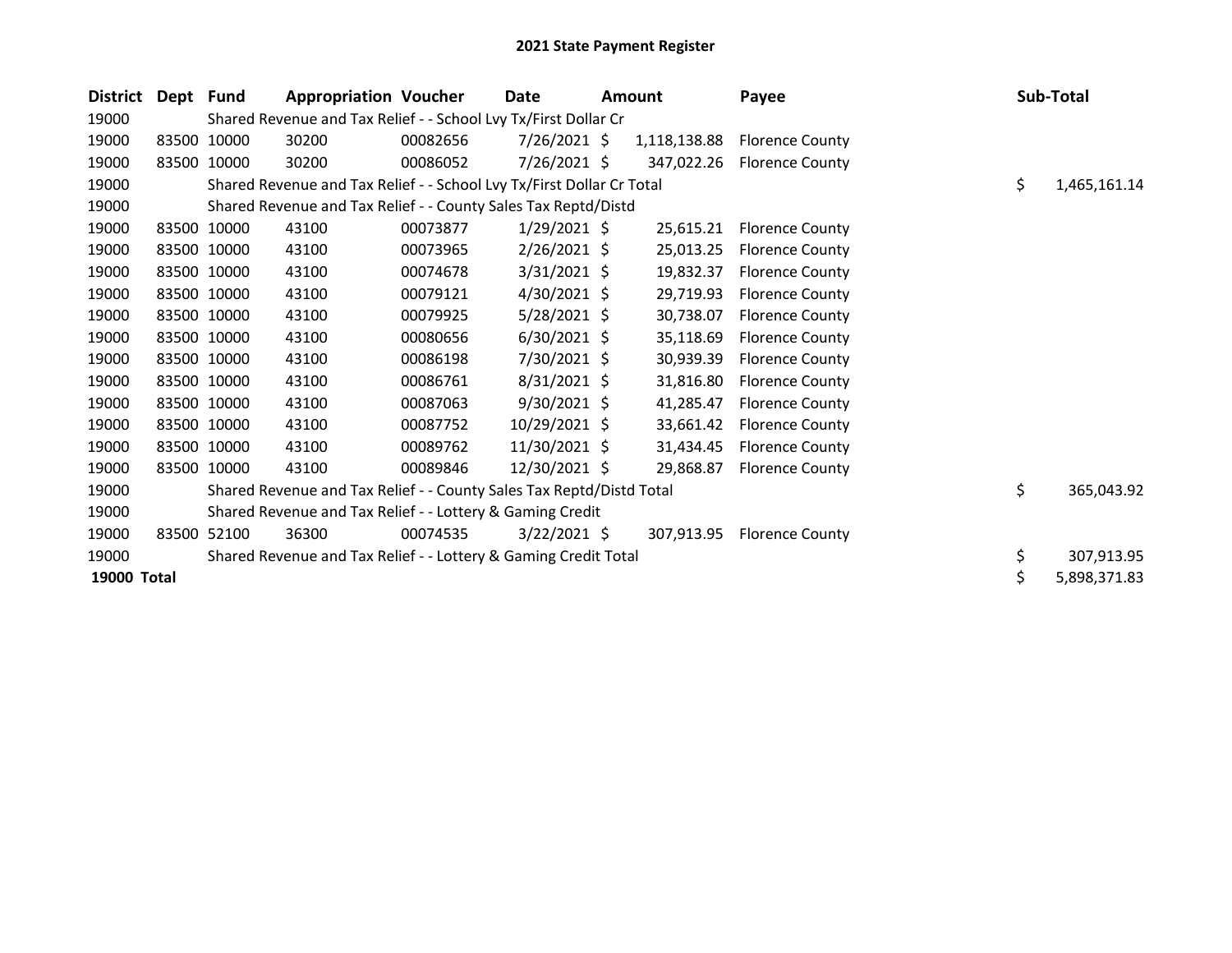| District Dept Fund |             | <b>Appropriation Voucher</b>                                       |          | <b>Date</b>    | <b>Amount</b> |           | Payee                     | Sub-Total |           |
|--------------------|-------------|--------------------------------------------------------------------|----------|----------------|---------------|-----------|---------------------------|-----------|-----------|
| 19002              |             | Dept of Safety & Prof Services - - Fire Dues Distribution          |          |                |               |           |                           |           |           |
| 19002              | 16500 10000 | 22500                                                              | 00040732 | 7/16/2021 \$   |               |           | 2,749.58 Aurora, Town of  |           |           |
| 19002              |             | Dept of Safety & Prof Services - - Fire Dues Distribution Total    |          |                |               |           |                           | \$        | 2,749.58  |
| 19002              |             | Dept of Natural Resources - - Aids In Lieu Of Taxes - Gener        |          |                |               |           |                           |           |           |
| 19002              | 37000 10000 | 50300                                                              | 00456978 | $1/15/2021$ \$ |               |           | 50,838.17 Aurora, Town of |           |           |
| 19002              |             | Dept of Natural Resources - - Aids In Lieu Of Taxes - Gener Total  |          |                |               |           |                           | \$        | 50,838.17 |
| 19002              |             | Dept of Natural Resources - - General Program Operations --        |          |                |               |           |                           |           |           |
| 19002              | 37000 21200 | 25400                                                              | 00473666 | $5/3/2021$ \$  |               |           | 161.25 Aurora, Town of    |           |           |
| 19002              |             | Dept of Natural Resources - - General Program Operations -- Total  |          |                |               |           |                           | \$        | 161.25    |
| 19002              |             | Dept of Natural Resources - - Resaids - Cnty Forst, Cl & Mfl       |          |                |               |           |                           |           |           |
| 19002              | 37000 21200 | 57100                                                              | 00487693 | $6/14/2021$ \$ |               |           | 1,399.31 Aurora, Town of  |           |           |
| 19002              |             | Dept of Natural Resources - - Resaids - Cnty Forst, CI & Mfl Total |          |                |               |           |                           | \$        | 1,399.31  |
| 19002              |             | Dept of Natural Resources - - Aids In Lieu Of Taxes - Sum S        |          |                |               |           |                           |           |           |
| 19002              | 37000 21200 | 57900                                                              | 00476104 | $4/21/2021$ \$ |               |           | 35.20 Aurora, Town of     |           |           |
| 19002              |             | Dept of Natural Resources - - Aids In Lieu Of Taxes - Sum S Total  |          |                |               |           |                           | \$        | 35.20     |
| 19002              |             | WI Dept of Transportation - - Trns Aids To Mnc.-Sf                 |          |                |               |           |                           |           |           |
| 19002              | 39500 21100 | 19100                                                              | 00632174 | $1/4/2021$ \$  |               |           | 23,356.35 Aurora, Town of |           |           |
| 19002              | 39500 21100 | 19100                                                              | 00667781 | $4/5/2021$ \$  |               | 23,356.35 | Aurora, Town of           |           |           |
| 19002              | 39500 21100 | 19100                                                              | 00711269 | $7/6/2021$ \$  |               |           | 23,356.35 Aurora, Town of |           |           |
| 19002              | 39500 21100 | 19100                                                              | 00751828 | 10/4/2021 \$   |               |           | 23,356.35 Aurora, Town of |           |           |
| 19002              |             | WI Dept of Transportation - - Trns Aids To Mnc.-Sf Total           |          |                |               |           |                           | \$        | 93,425.40 |
| 19002              |             | Department of Revenue - - Gifts And Grants                         |          |                |               |           |                           |           |           |
| 19002              | 56600 10000 | 12100                                                              | 00206615 | $6/25/2021$ \$ |               |           | 52,700.62 Aurora, Town of |           |           |
| 19002              |             | Department of Revenue - - Gifts And Grants Total                   |          |                |               |           |                           | \$        | 52,700.62 |
| 19002              |             | Shared Revenue and Tax Relief - - County And Municipal Aid         |          |                |               |           |                           |           |           |
| 19002              | 83500 10000 | 10500                                                              | 00081232 | 7/26/2021 \$   |               |           | 9,754.62 Aurora, Town of  |           |           |
| 19002              | 83500 10000 | 10500                                                              | 00088331 | 11/15/2021 \$  |               |           | 55,276.17 Aurora, Town of |           |           |
| 19002              |             | Shared Revenue and Tax Relief - - County And Municipal Aid Total   |          |                |               |           |                           | \$        | 65,030.79 |
| 19002              |             | Shared Revenue and Tax Relief - - Exempt Computer Aid              |          |                |               |           |                           |           |           |
| 19002              | 83500 10000 | 10900                                                              | 00083870 | 7/26/2021 \$   |               |           | 38.45 Aurora, Town of     |           |           |
| 19002              |             | Shared Revenue and Tax Relief - - Exempt Computer Aid Total        |          |                |               |           |                           | \$        | 38.45     |
| 19002              |             | Shared Revenue and Tax Relief - - Personal Property Aid            |          |                |               |           |                           |           |           |
| 19002              | 83500 10000 | 11100                                                              | 00077048 | $5/3/2021$ \$  |               |           | 636.80 Aurora, Town of    |           |           |
| 19002              |             | Shared Revenue and Tax Relief - - Personal Property Aid Total      |          |                |               |           |                           | \$        | 636.80    |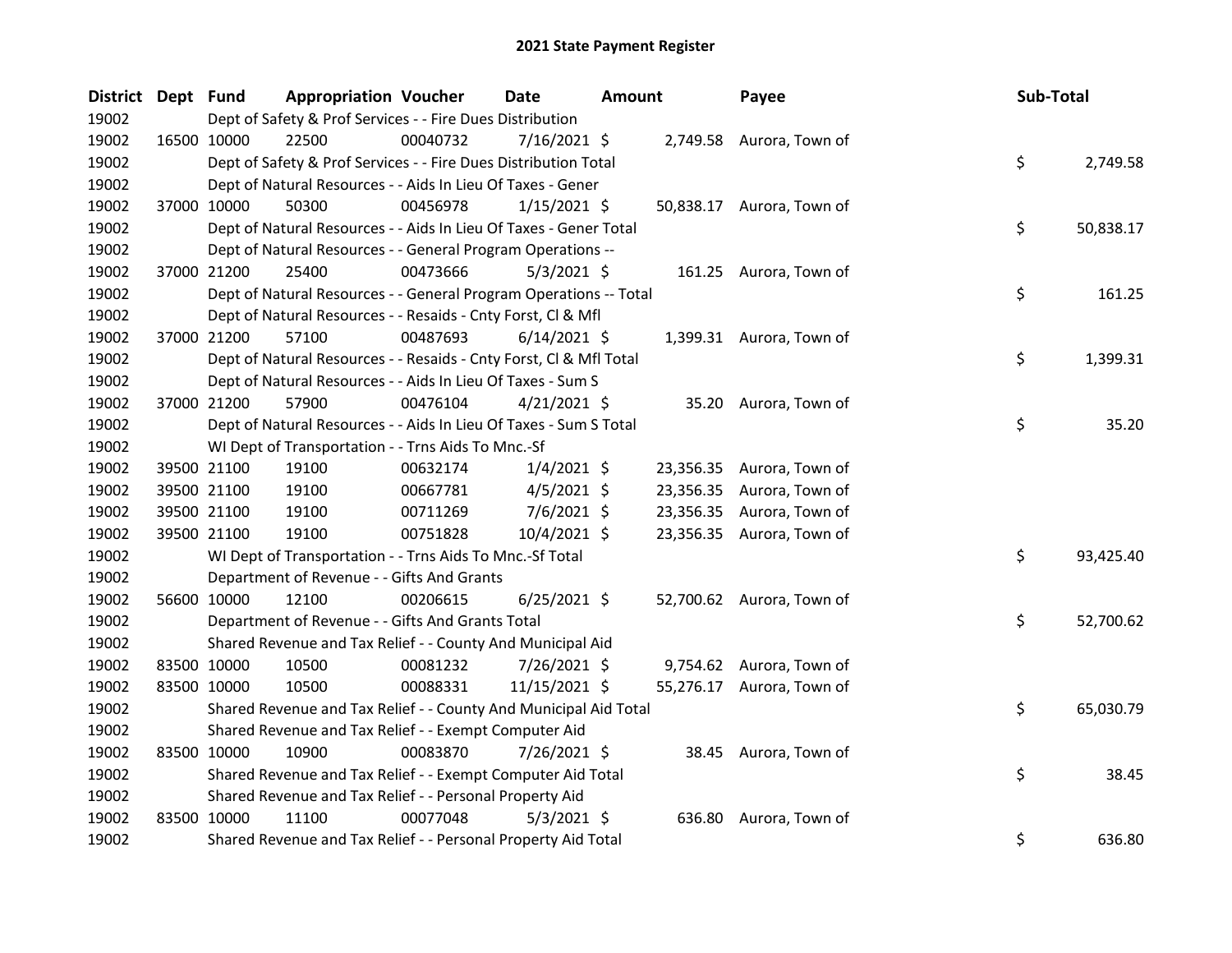| District Dept Fund | <b>Appropriation Voucher</b> | <b>Date</b> | Amount | Payee | Sub-Total  |
|--------------------|------------------------------|-------------|--------|-------|------------|
| 19002 Total        |                              |             |        |       | 267,015.57 |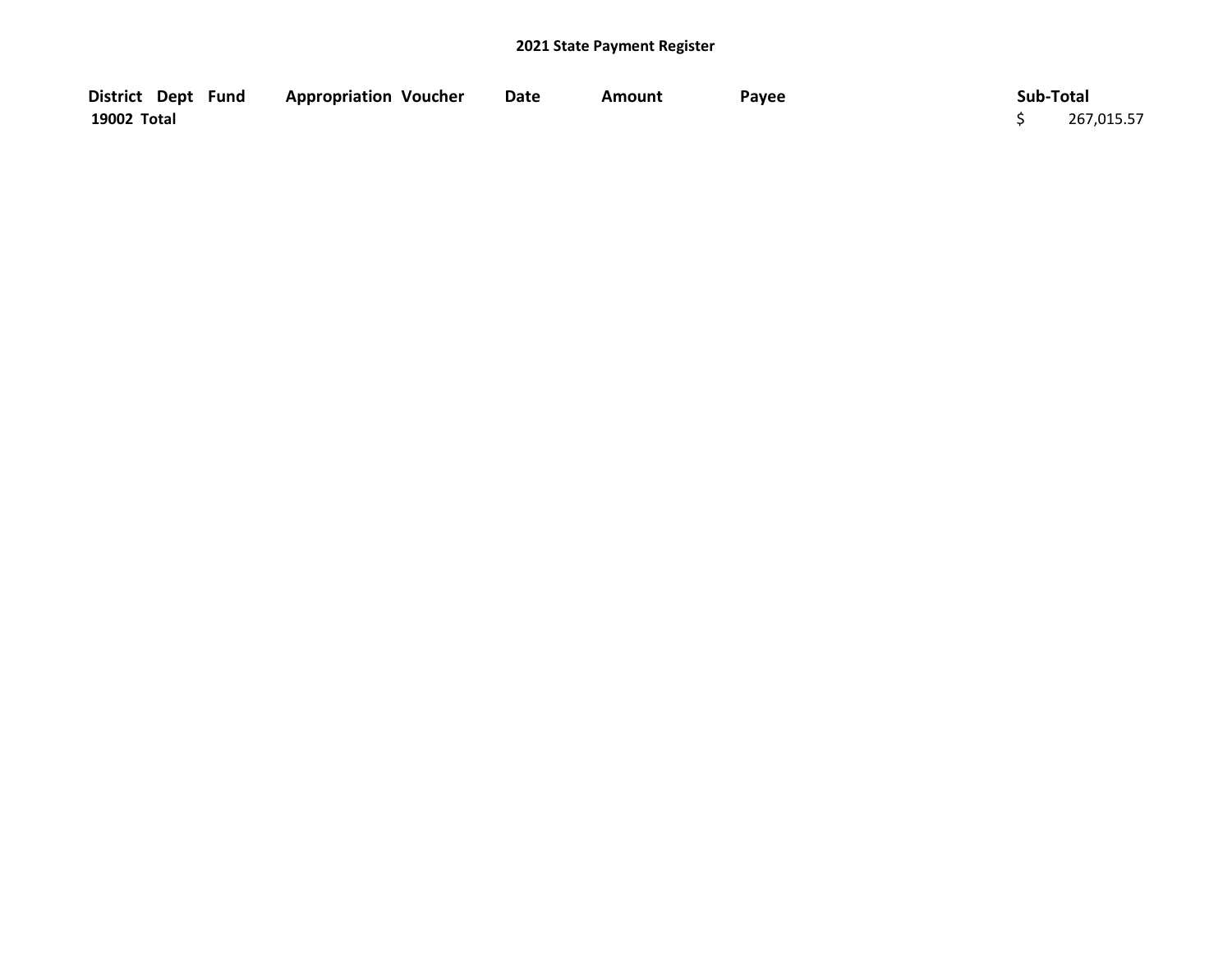| District Dept Fund |             |             | <b>Appropriation Voucher</b>                                       |          | <b>Date</b>    | <b>Amount</b> |           | Payee                          | Sub-Total       |
|--------------------|-------------|-------------|--------------------------------------------------------------------|----------|----------------|---------------|-----------|--------------------------------|-----------------|
| 19004              |             |             | Dept of Safety & Prof Services - - Fire Dues Distribution          |          |                |               |           |                                |                 |
| 19004              | 16500 10000 |             | 22500                                                              | 00040733 | $7/16/2021$ \$ |               |           | 1,595.66 Town Of Commonwealth  |                 |
| 19004              |             |             | Dept of Safety & Prof Services - - Fire Dues Distribution Total    |          |                |               |           |                                | \$<br>1,595.66  |
| 19004              |             |             | Dept of Natural Resources - - Aids In Lieu Of Taxes - Gener        |          |                |               |           |                                |                 |
| 19004              |             | 37000 10000 | 50300                                                              | 00456979 | $1/15/2021$ \$ |               |           | 36,210.97 Town Of Commonwealth |                 |
| 19004              |             | 37000 10000 | 50300                                                              | 00456980 | $1/15/2021$ \$ |               | 37,099.68 | Town Of Commonwealth           |                 |
| 19004              |             | 37000 10000 | 50300                                                              | 00456981 | $1/15/2021$ \$ |               | 1,618.65  | Town Of Commonwealth           |                 |
| 19004              |             | 37000 10000 | 50300                                                              | 00476154 | $4/21/2021$ \$ |               |           | 665.66 Town Of Commonwealth    |                 |
| 19004              |             |             | Dept of Natural Resources - - Aids In Lieu Of Taxes - Gener Total  |          |                |               |           |                                | \$<br>75,594.96 |
| 19004              |             |             | Dept of Natural Resources - - Seg Earned                           |          |                |               |           |                                |                 |
| 19004              |             | 37000 21200 | 100SE                                                              | 00456008 | $1/12/2021$ \$ |               |           | 3,858.21 Town Of Commonwealth  |                 |
| 19004              |             |             | Dept of Natural Resources - - Seg Earned Total                     |          |                |               |           |                                | \$<br>3,858.21  |
| 19004              |             |             | Dept of Natural Resources - - Resaids - Cnty Forst, Cl & Mfl       |          |                |               |           |                                |                 |
| 19004              |             | 37000 21200 | 57100                                                              | 00487694 | $6/14/2021$ \$ |               |           | 3,523.81 Town Of Commonwealth  |                 |
| 19004              |             |             | Dept of Natural Resources - - Resaids - Cnty Forst, Cl & Mfl Total |          |                |               |           |                                | \$<br>3,523.81  |
| 19004              |             |             | Dept of Natural Resources - - Aids In Lieu Of Taxes - Sum S        |          |                |               |           |                                |                 |
| 19004              |             | 37000 21200 | 57900                                                              | 00476155 | $4/21/2021$ \$ |               |           | 64.91 Town Of Commonwealth     |                 |
| 19004              |             |             | Dept of Natural Resources - - Aids In Lieu Of Taxes - Sum S Total  |          |                |               |           |                                | \$<br>64.91     |
| 19004              |             |             | WI Dept of Transportation - - Trns Aids To Mnc.-Sf                 |          |                |               |           |                                |                 |
| 19004              |             | 39500 21100 | 19100                                                              | 00632175 | $1/4/2021$ \$  |               |           | 21,299.94 Town Of Commonwealth |                 |
| 19004              |             | 39500 21100 | 19100                                                              | 00667782 | $4/5/2021$ \$  |               |           | 21,299.94 Town Of Commonwealth |                 |
| 19004              |             | 39500 21100 | 19100                                                              | 00711270 | $7/6/2021$ \$  |               | 21,299.94 | Town Of Commonwealth           |                 |
| 19004              |             | 39500 21100 | 19100                                                              | 00751829 | 10/4/2021 \$   |               |           | 21,299.94 Town Of Commonwealth |                 |
| 19004              |             |             | WI Dept of Transportation - - Trns Aids To Mnc.-Sf Total           |          |                |               |           |                                | \$<br>85,199.76 |
| 19004              |             |             | Department of Revenue - - Gifts And Grants                         |          |                |               |           |                                |                 |
| 19004              |             | 56600 10000 | 12100                                                              | 00206616 | $6/25/2021$ \$ |               |           | 20,305.70 Town Of Commonwealth |                 |
| 19004              |             |             | Department of Revenue - - Gifts And Grants Total                   |          |                |               |           |                                | \$<br>20,305.70 |
| 19004              |             |             | Shared Revenue and Tax Relief - - County And Municipal Aid         |          |                |               |           |                                |                 |
| 19004              |             | 83500 10000 | 10500                                                              | 00081233 | 7/26/2021 \$   |               | 2,002.13  | Town Of Commonwealth           |                 |
| 19004              |             | 83500 10000 | 10500                                                              | 00088332 | 11/15/2021 \$  |               |           | 11,345.43 Town Of Commonwealth |                 |
| 19004              |             |             | Shared Revenue and Tax Relief - - County And Municipal Aid Total   |          |                |               |           |                                | \$<br>13,347.56 |
| 19004              |             |             | Shared Revenue and Tax Relief - - Exempt Computer Aid              |          |                |               |           |                                |                 |
| 19004              |             | 83500 10000 | 10900                                                              | 00083871 | 7/26/2021 \$   |               | 1.03      | Town Of Commonwealth           |                 |
| 19004              |             |             | Shared Revenue and Tax Relief - - Exempt Computer Aid Total        |          |                |               |           |                                | \$<br>1.03      |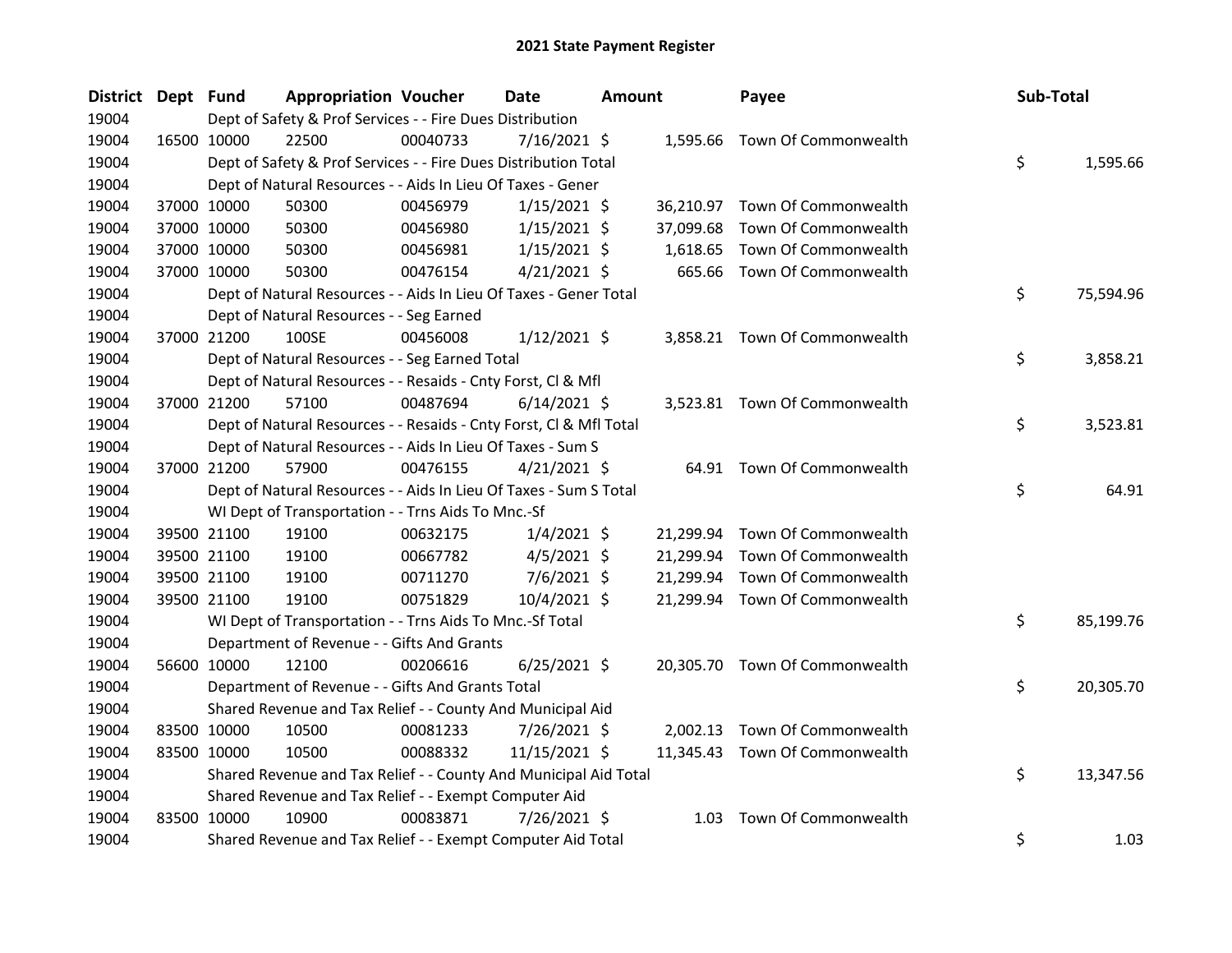| District Dept Fund |             | <b>Appropriation Voucher</b>                                  |          | Date           | <b>Amount</b> |          | Payee                | Sub-Total |            |
|--------------------|-------------|---------------------------------------------------------------|----------|----------------|---------------|----------|----------------------|-----------|------------|
| 19004              |             | Shared Revenue and Tax Relief - - Utility Aid                 |          |                |               |          |                      |           |            |
| 19004              | 83500 10000 | 11000                                                         | 00081233 | $7/26/2021$ \$ |               | 900.00   | Town Of Commonwealth |           |            |
| 19004              | 83500 10000 | 11000                                                         | 00088332 | 11/15/2021 \$  |               | 5.100.00 | Town Of Commonwealth |           |            |
| 19004              |             | Shared Revenue and Tax Relief - - Utility Aid Total           |          |                |               |          |                      |           | 6,000.00   |
| 19004              |             | Shared Revenue and Tax Relief - - Personal Property Aid       |          |                |               |          |                      |           |            |
| 19004              | 83500 10000 | 11100                                                         | 00077049 | $5/3/2021$ \$  |               | 0.53     | Town Of Commonwealth |           |            |
| 19004              |             | Shared Revenue and Tax Relief - - Personal Property Aid Total |          |                |               |          |                      |           | 0.53       |
| 19004 Total        |             |                                                               |          |                |               |          |                      |           | 209,492.13 |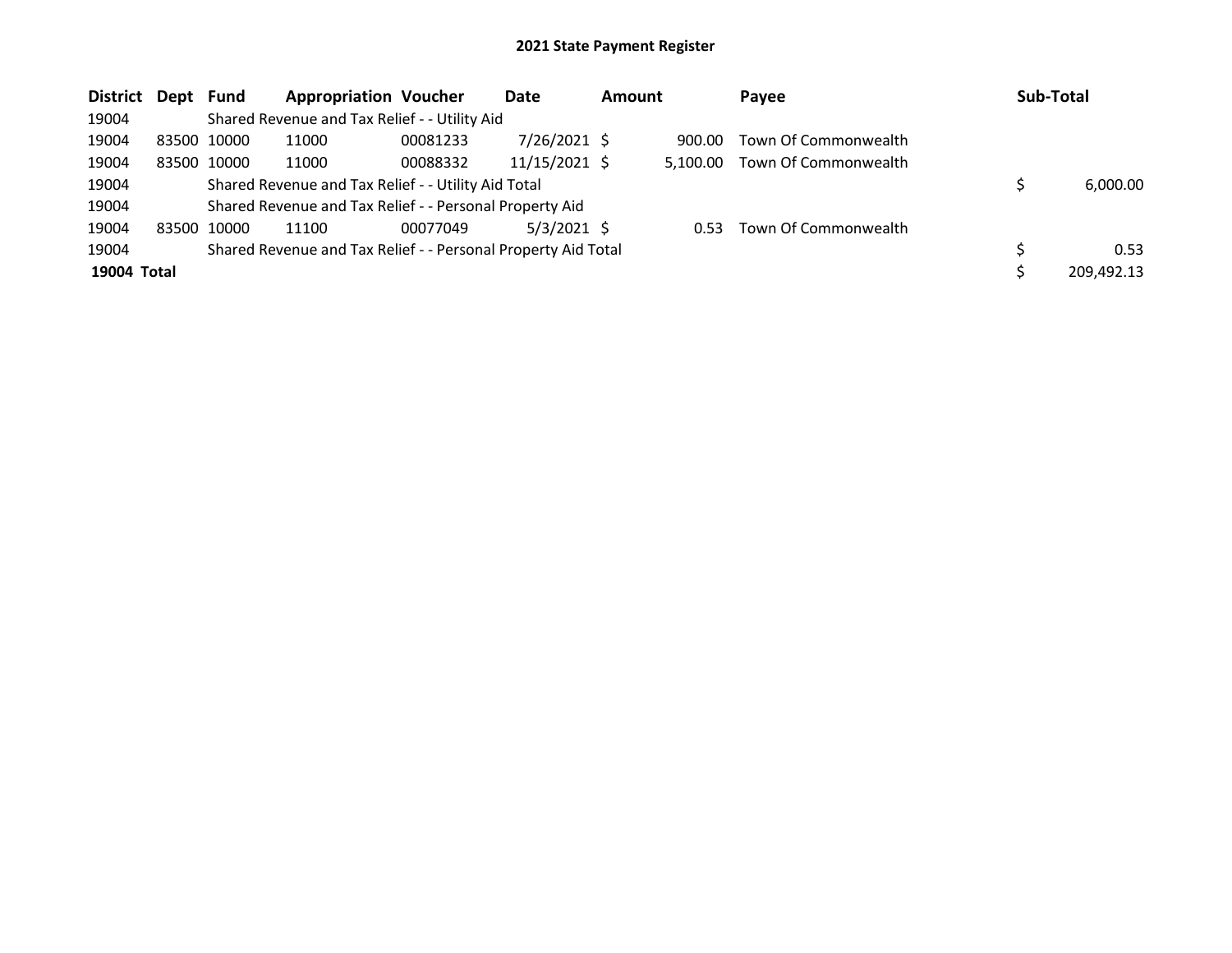| District Dept Fund |             |             | <b>Appropriation Voucher</b>                                       |          | <b>Date</b>    | <b>Amount</b> |           | Payee                   | Sub-Total |            |
|--------------------|-------------|-------------|--------------------------------------------------------------------|----------|----------------|---------------|-----------|-------------------------|-----------|------------|
| 19006              |             |             | Dept of Safety & Prof Services - - Fire Dues Distribution          |          |                |               |           |                         |           |            |
| 19006              |             | 16500 10000 | 22500                                                              | 00040734 | $7/16/2021$ \$ |               |           | 1,076.55 Town Of Fence  |           |            |
| 19006              |             |             | Dept of Safety & Prof Services - - Fire Dues Distribution Total    |          |                |               |           |                         | \$        | 1,076.55   |
| 19006              |             |             | Dept of Natural Resources - - Aids In Lieu Of Taxes - Gener        |          |                |               |           |                         |           |            |
| 19006              |             | 37000 10000 | 50300                                                              | 00456982 | $1/15/2021$ \$ |               |           | 202.91 Town Of Fence    |           |            |
| 19006              |             | 37000 10000 | 50300                                                              | 00456983 | $1/15/2021$ \$ |               | 40,946.26 | Town Of Fence           |           |            |
| 19006              |             | 37000 10000 | 50300                                                              | 00456984 | $1/15/2021$ \$ |               | 7,273.75  | Town Of Fence           |           |            |
| 19006              |             | 37000 10000 | 50300                                                              | 00476220 | 4/21/2021 \$   |               |           | 1,402.83 Town Of Fence  |           |            |
| 19006              |             |             | Dept of Natural Resources - - Aids In Lieu Of Taxes - Gener Total  |          |                |               |           |                         | \$        | 49,825.75  |
| 19006              |             |             | Dept of Natural Resources - - Seg Earned                           |          |                |               |           |                         |           |            |
| 19006              |             | 37000 21200 | 100SE                                                              | 00456009 | 1/12/2021 \$   |               | 85.69     | Town Of Fence           |           |            |
| 19006              |             | 37000 21200 | 100SE                                                              | 00514556 | 10/13/2021 \$  |               |           | 23.67 Town Of Fence     |           |            |
| 19006              |             |             | Dept of Natural Resources - - Seg Earned Total                     |          |                |               |           |                         | \$        | 109.36     |
| 19006              |             |             | Dept of Natural Resources - - Resaids - Cnty Forst, Cl & Mfl       |          |                |               |           |                         |           |            |
| 19006              | 37000 21200 |             | 57100                                                              | 00487695 | $6/14/2021$ \$ |               |           | 4,442.36 Town Of Fence  |           |            |
| 19006              |             |             | Dept of Natural Resources - - Resaids - Cnty Forst, Cl & Mfl Total |          |                |               |           |                         | \$        | 4,442.36   |
| 19006              |             |             | Dept of Natural Resources - - Aids In Lieu Of Taxes - Sum S        |          |                |               |           |                         |           |            |
| 19006              |             | 37000 21200 | 57900                                                              | 00476218 | $4/21/2021$ \$ |               | 109.86    | Town Of Fence           |           |            |
| 19006              |             | 37000 21200 | 57900                                                              | 00476219 | $4/21/2021$ \$ |               | 4.26      | Town Of Fence           |           |            |
| 19006              |             |             | Dept of Natural Resources - - Aids In Lieu Of Taxes - Sum S Total  |          |                |               |           |                         | \$        | 114.12     |
| 19006              |             |             | Dept of Natural Resources - - Resaids - Pymt In Lieu Tax Fed       |          |                |               |           |                         |           |            |
| 19006              |             | 37000 21200 | 58400                                                              | 00510798 | $9/29/2021$ \$ |               |           | 52,873.68 Town Of Fence |           |            |
| 19006              |             |             | Dept of Natural Resources - - Resaids - Pymt In Lieu Tax Fed Total |          |                |               |           |                         | \$        | 52,873.68  |
| 19006              |             |             | WI Dept of Transportation - - Trns Aids To Mnc.-Sf                 |          |                |               |           |                         |           |            |
| 19006              |             | 39500 21100 | 19100                                                              | 00632176 | $1/4/2021$ \$  |               | 40,793.13 | Town Of Fence           |           |            |
| 19006              |             | 39500 21100 | 19100                                                              | 00667783 | $4/5/2021$ \$  |               | 40,793.13 | Town Of Fence           |           |            |
| 19006              |             | 39500 21100 | 19100                                                              | 00711271 | 7/6/2021 \$    |               | 40,793.13 | Town Of Fence           |           |            |
| 19006              |             | 39500 21100 | 19100                                                              | 00751830 | 10/4/2021 \$   |               |           | 40,793.13 Town Of Fence |           |            |
| 19006              |             |             | WI Dept of Transportation - - Trns Aids To Mnc.-Sf Total           |          |                |               |           |                         | \$        | 163,172.52 |
| 19006              |             |             | Department of Revenue - - Gifts And Grants                         |          |                |               |           |                         |           |            |
| 19006              |             | 56600 10000 | 12100                                                              | 00206617 | $6/25/2021$ \$ |               |           | 9,681.84 Town Of Fence  |           |            |
| 19006              |             |             | Department of Revenue - - Gifts And Grants Total                   |          |                |               |           |                         | \$        | 9,681.84   |
| 19006              |             |             | Shared Revenue and Tax Relief - - County And Municipal Aid         |          |                |               |           |                         |           |            |
| 19006              |             | 83500 10000 | 10500                                                              | 00081234 | 7/26/2021 \$   |               |           | 626.88 Town Of Fence    |           |            |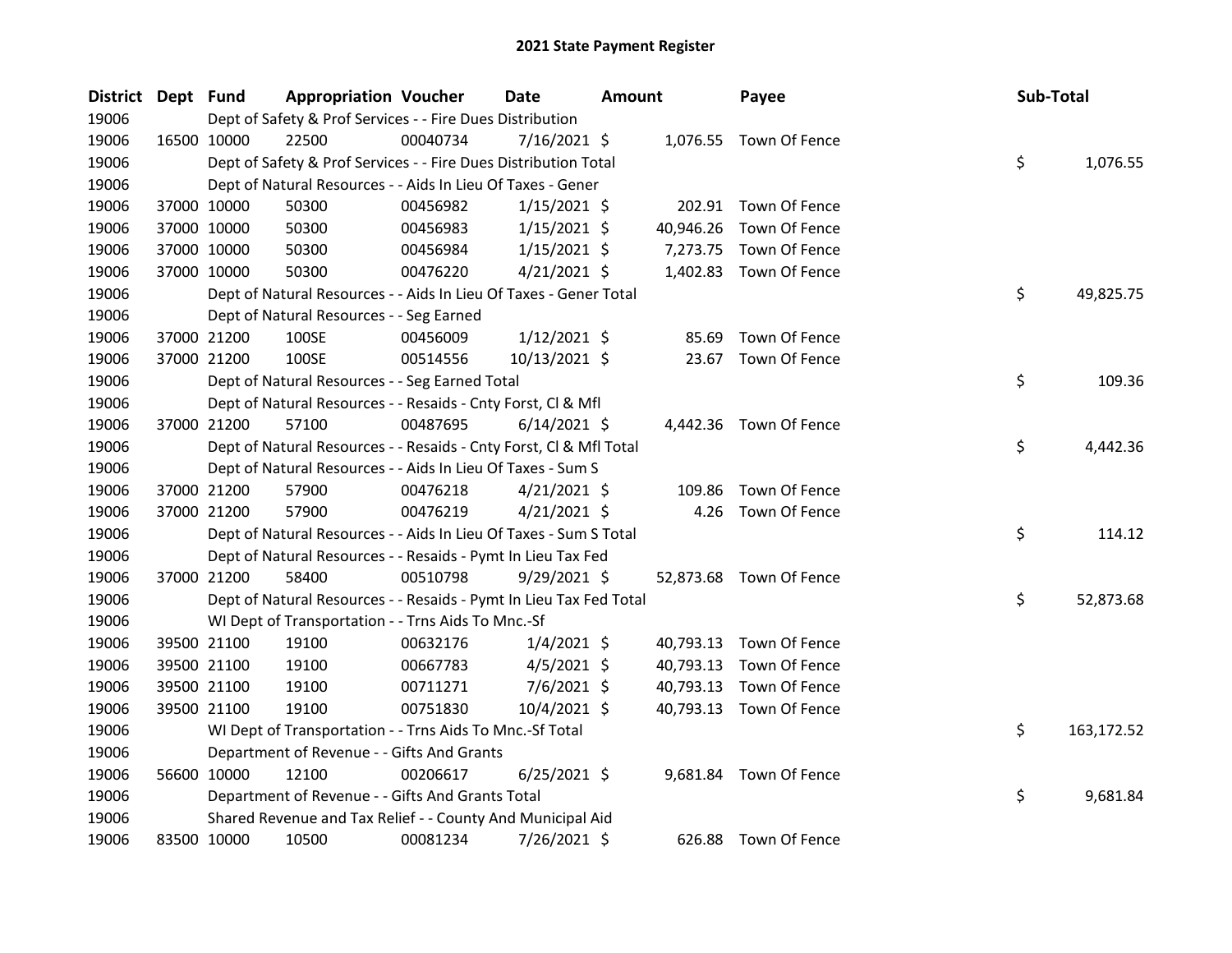| District Dept Fund |             | <b>Appropriation Voucher</b>                                     |          | Date          | Amount | Pavee                  | Sub-Total |            |
|--------------------|-------------|------------------------------------------------------------------|----------|---------------|--------|------------------------|-----------|------------|
| 19006              | 83500 10000 | 10500                                                            | 00088333 | 11/15/2021 \$ |        | 3.552.32 Town Of Fence |           |            |
| 19006              |             | Shared Revenue and Tax Relief - - County And Municipal Aid Total |          |               |        |                        |           | 4.179.20   |
| 19006 Total        |             |                                                                  |          |               |        |                        |           | 285.475.38 |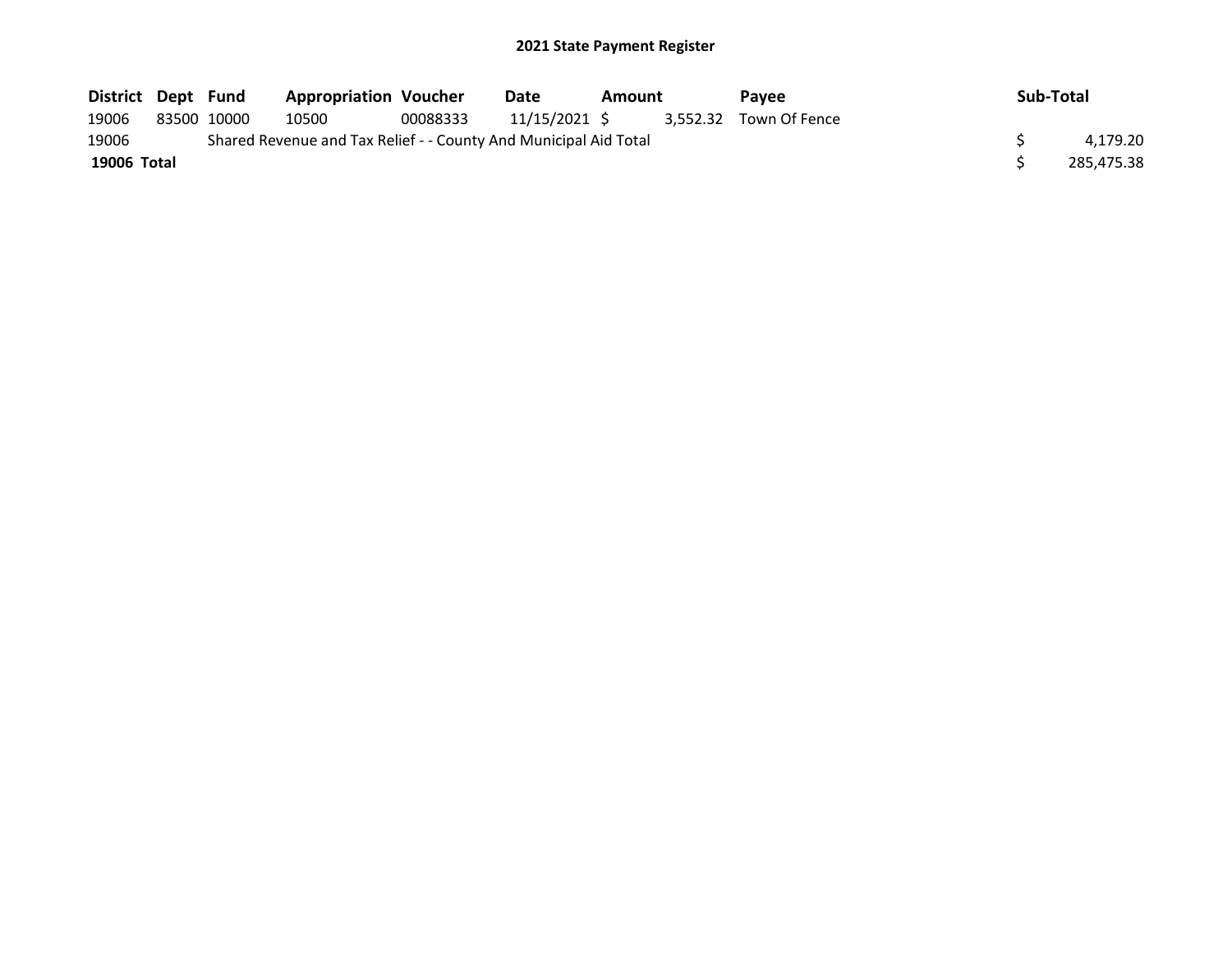| District Dept Fund |             | <b>Appropriation Voucher</b>                                       |          | <b>Date</b>    | <b>Amount</b> |           | Payee                  | Sub-Total |            |
|--------------------|-------------|--------------------------------------------------------------------|----------|----------------|---------------|-----------|------------------------|-----------|------------|
| 19008              |             | Dept of Safety & Prof Services - - Fire Dues Distribution          |          |                |               |           |                        |           |            |
| 19008              | 16500 10000 | 22500                                                              | 00040735 | $7/16/2021$ \$ |               |           | 1,396.42 Town Of Fern  |           |            |
| 19008              |             | Dept of Safety & Prof Services - - Fire Dues Distribution Total    |          |                |               |           |                        | \$        | 1,396.42   |
| 19008              |             | Dept of Natural Resources - - Aids In Lieu Of Taxes - Gener        |          |                |               |           |                        |           |            |
| 19008              | 37000 10000 | 50300                                                              | 00457005 | $1/15/2021$ \$ |               | 2,590.60  | Town Of Fern           |           |            |
| 19008              | 37000 10000 | 50300                                                              | 00457006 | $1/15/2021$ \$ |               | 18,679.51 | Town Of Fern           |           |            |
| 19008              | 37000 10000 | 50300                                                              | 00476805 | $4/21/2021$ \$ |               | 975.16    | Town Of Fern           |           |            |
| 19008              |             | Dept of Natural Resources - - Aids In Lieu Of Taxes - Gener Total  |          |                |               |           |                        | \$        | 22,245.27  |
| 19008              |             | Dept of Natural Resources - - Resaids - Cnty Forst, CI & Mfl       |          |                |               |           |                        |           |            |
| 19008              | 37000 21200 | 57100                                                              | 00487696 | $6/14/2021$ \$ |               |           | 3,187.04 Town Of Fern  |           |            |
| 19008              |             | Dept of Natural Resources - - Resaids - Cnty Forst, Cl & Mfl Total |          |                |               |           |                        | \$        | 3,187.04   |
| 19008              |             | Dept of Natural Resources - - Aids In Lieu Of Taxes - Sum S        |          |                |               |           |                        |           |            |
| 19008              | 37000 21200 | 57900                                                              | 00476806 | $4/21/2021$ \$ |               |           | 44.55 Town Of Fern     |           |            |
| 19008              |             | Dept of Natural Resources - - Aids In Lieu Of Taxes - Sum S Total  |          |                |               |           |                        | \$        | 44.55      |
| 19008              |             | WI Dept of Transportation - - Trns Aids To Mnc.-Sf                 |          |                |               |           |                        |           |            |
| 19008              | 39500 21100 | 19100                                                              | 00632177 | $1/4/2021$ \$  |               |           | 16,365.87 Town Of Fern |           |            |
| 19008              | 39500 21100 | 19100                                                              | 00667784 | $4/5/2021$ \$  |               | 16,365.87 | Town Of Fern           |           |            |
| 19008              | 39500 21100 | 19100                                                              | 00711272 | $7/6/2021$ \$  |               | 16,365.87 | Town Of Fern           |           |            |
| 19008              | 39500 21100 | 19100                                                              | 00751831 | 10/4/2021 \$   |               |           | 16,365.87 Town Of Fern |           |            |
| 19008              |             | WI Dept of Transportation - - Trns Aids To Mnc.-Sf Total           |          |                |               |           |                        | \$        | 65,463.48  |
| 19008              |             | Department of Revenue - - Gifts And Grants                         |          |                |               |           |                        |           |            |
| 19008              | 56600 10000 | 12100                                                              | 00206618 | $6/25/2021$ \$ |               |           | 8,059.48 Town Of Fern  |           |            |
| 19008              |             | Department of Revenue - - Gifts And Grants Total                   |          |                |               |           |                        | \$        | 8,059.48   |
| 19008              |             | Shared Revenue and Tax Relief - - County And Municipal Aid         |          |                |               |           |                        |           |            |
| 19008              | 83500 10000 | 10500                                                              | 00081235 | 7/26/2021 \$   |               | 827.39    | Town Of Fern           |           |            |
| 19008              | 83500 10000 | 10500                                                              | 00088334 | 11/15/2021 \$  |               |           | 4,688.54 Town Of Fern  |           |            |
| 19008              |             | Shared Revenue and Tax Relief - - County And Municipal Aid Total   |          |                |               |           |                        | \$        | 5,515.93   |
| 19008              |             | Shared Revenue and Tax Relief - - Exempt Computer Aid              |          |                |               |           |                        |           |            |
| 19008              | 83500 10000 | 10900                                                              | 00083872 | 7/26/2021 \$   |               |           | 1.03 Town Of Fern      |           |            |
| 19008              |             | Shared Revenue and Tax Relief - - Exempt Computer Aid Total        |          |                |               |           |                        | \$        | 1.03       |
| <b>19008 Total</b> |             |                                                                    |          |                |               |           |                        | \$        | 105,913.20 |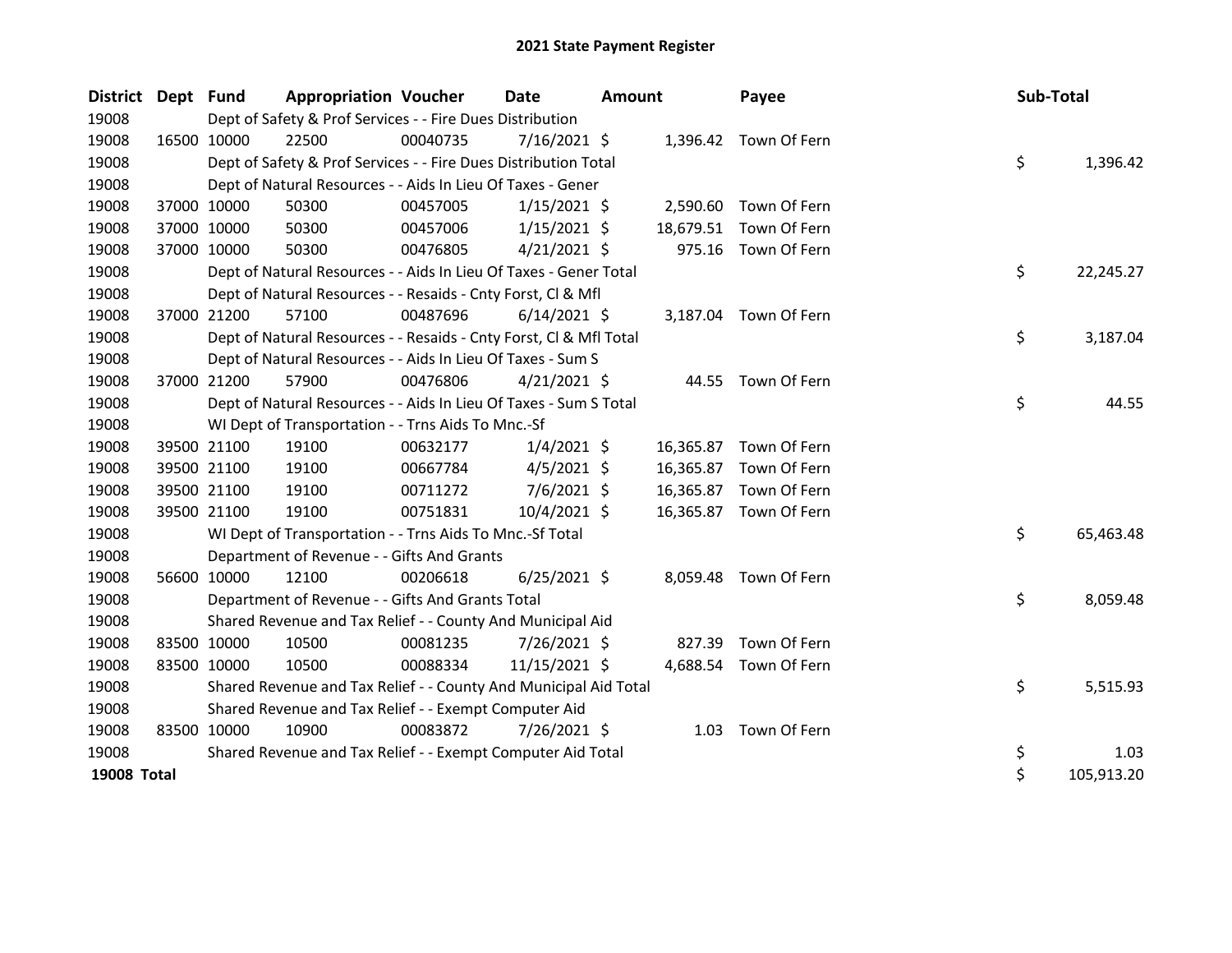| District Dept Fund |             | <b>Appropriation Voucher</b>                                       |          | Date           | <b>Amount</b> |            | Payee                       | Sub-Total |            |
|--------------------|-------------|--------------------------------------------------------------------|----------|----------------|---------------|------------|-----------------------------|-----------|------------|
| 19010              |             | Dept of Safety & Prof Services - - Fire Dues Distribution          |          |                |               |            |                             |           |            |
| 19010              | 16500 10000 | 22500                                                              | 00040736 | 7/16/2021 \$   |               |            | 10,543.72 Town Of Florence  |           |            |
| 19010              |             | Dept of Safety & Prof Services - - Fire Dues Distribution Total    |          |                |               |            |                             | \$        | 10,543.72  |
| 19010              |             | Dept of Natural Resources - - Aids In Lieu Of Taxes - Gener        |          |                |               |            |                             |           |            |
| 19010              | 37000 10000 | 50300                                                              | 00456985 | $1/15/2021$ \$ |               | 3,583.06   | Town Of Florence            |           |            |
| 19010              | 37000 10000 | 50300                                                              | 00456986 | $1/15/2021$ \$ |               |            | 232,220.61 Town Of Florence |           |            |
| 19010              | 37000 10000 | 50300                                                              | 00456987 | $1/15/2021$ \$ |               | 111,416.48 | Town Of Florence            |           |            |
| 19010              | 37000 10000 | 50300                                                              | 00456988 | $1/15/2021$ \$ |               |            | 4,801.24 Town Of Florence   |           |            |
| 19010              |             | Dept of Natural Resources - - Aids In Lieu Of Taxes - Gener Total  |          |                |               |            |                             | \$        | 352,021.39 |
| 19010              |             | Dept of Natural Resources - - Seg Earned                           |          |                |               |            |                             |           |            |
| 19010              | 37000 21200 | 100SE                                                              | 00473967 | $4/15/2021$ \$ |               |            | 3,502.55 Town Of Florence   |           |            |
| 19010              |             | Dept of Natural Resources - - Seg Earned Total                     |          |                |               |            |                             | \$        | 3,502.55   |
| 19010              |             | Dept of Natural Resources - - Resaids - Fire Suppress Grant        |          |                |               |            |                             |           |            |
| 19010              | 37000 21200 | 54500                                                              | 00472255 | $4/12/2021$ \$ |               |            | 1,250.00 Town Of Florence   |           |            |
| 19010              |             | Dept of Natural Resources - - Resaids - Fire Suppress Grant Total  |          |                |               |            |                             | \$        | 1,250.00   |
| 19010              |             | Dept of Natural Resources - - Resaids - Cnty Forst, Cl & Mfl       |          |                |               |            |                             |           |            |
| 19010              | 37000 21200 | 57100                                                              | 00487697 | $6/14/2021$ \$ |               |            | 6,818.24 Town Of Florence   |           |            |
| 19010              |             | Dept of Natural Resources - - Resaids - Cnty Forst, Cl & Mfl Total |          |                |               |            |                             | \$        | 6,818.24   |
| 19010              |             | Dept of Natural Resources - - Aids In Lieu Of Taxes - Sum S        |          |                |               |            |                             |           |            |
| 19010              | 37000 21200 | 57900                                                              | 00476230 | $4/21/2021$ \$ |               |            | 2.77 Town Of Florence       |           |            |
| 19010              |             | Dept of Natural Resources - - Aids In Lieu Of Taxes - Sum S Total  |          |                |               |            |                             | \$        | 2.77       |
| 19010              |             | Dept of Natural Resources - - Resaids - Pymt In Lieu Tax Fed       |          |                |               |            |                             |           |            |
| 19010              | 37000 21200 | 58400                                                              | 00510799 | $9/28/2021$ \$ |               |            | 30,919.61 Town Of Florence  |           |            |
| 19010              |             | Dept of Natural Resources - - Resaids - Pymt In Lieu Tax Fed Total |          |                |               |            |                             | \$        | 30,919.61  |
| 19010              |             | WI Dept of Transportation - - Trns Aids To Mnc.-Sf                 |          |                |               |            |                             |           |            |
| 19010              | 39500 21100 | 19100                                                              | 00632178 | $1/4/2021$ \$  |               |            | 79,201.35 Town Of Florence  |           |            |
| 19010              | 39500 21100 | 19100                                                              | 00667785 | $4/5/2021$ \$  |               | 79,201.35  | Town Of Florence            |           |            |
| 19010              | 39500 21100 | 19100                                                              | 00711273 | 7/6/2021 \$    |               | 79,201.35  | Town Of Florence            |           |            |
| 19010              | 39500 21100 | 19100                                                              | 00751832 | 10/4/2021 \$   |               |            | 79,201.35 Town Of Florence  |           |            |
| 19010              |             | WI Dept of Transportation - - Trns Aids To Mnc.-Sf Total           |          |                |               |            |                             | \$        | 316,805.40 |
| 19010              |             | WI Dept of Transportation - - Loc Rd Imp Prg St Fd                 |          |                |               |            |                             |           |            |
| 19010              | 39500 21100 | 27800                                                              | 00785412 | 12/20/2021 \$  |               |            | 30,177.93 Town Of Florence  |           |            |
| 19010              |             | WI Dept of Transportation - - Loc Rd Imp Prg St Fd Total           |          |                |               |            |                             | \$        | 30,177.93  |
| 19010              |             | Elections Commission - - General Program Ops, GPR                  |          |                |               |            |                             |           |            |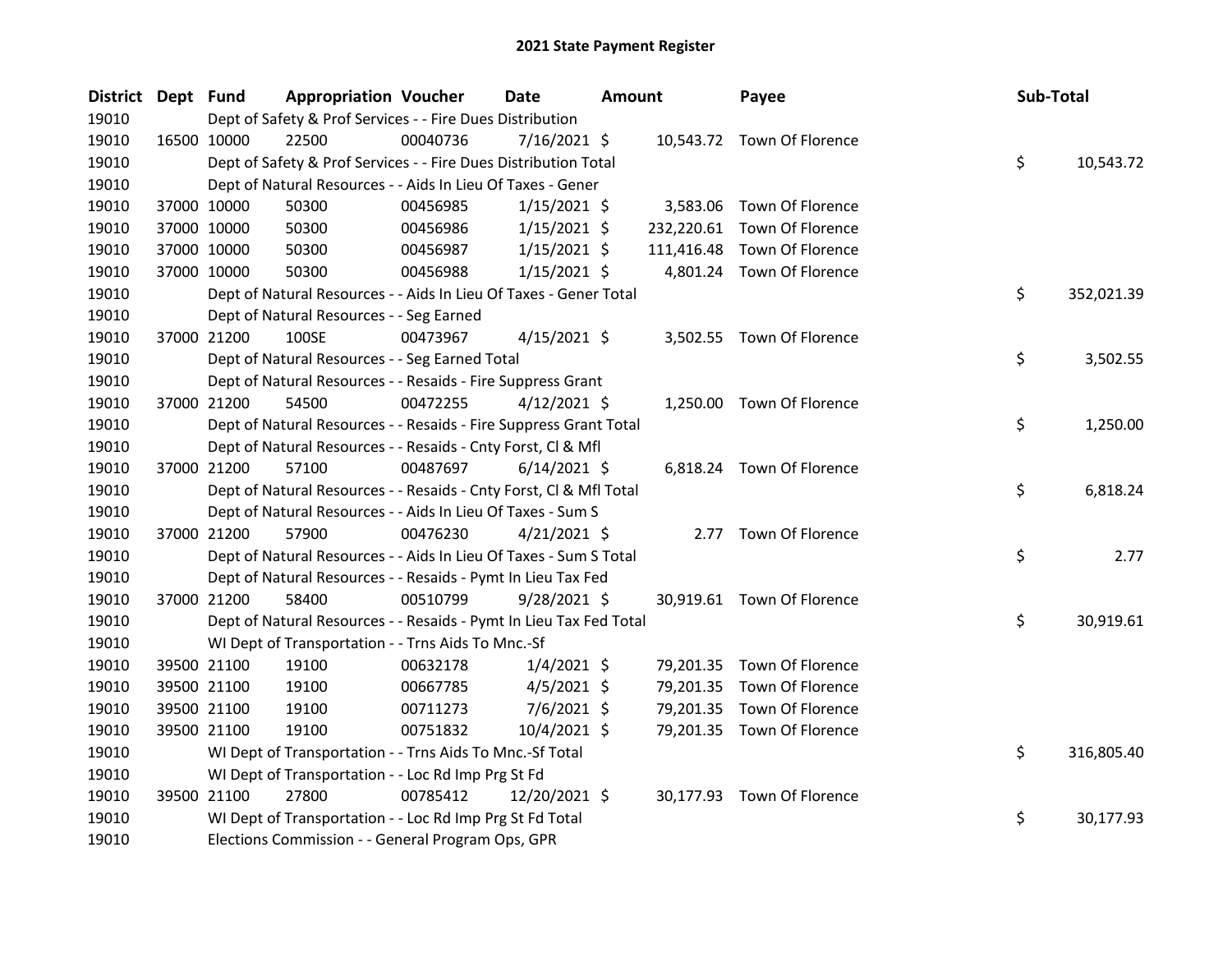| <b>District</b> | Dept Fund   |       | <b>Appropriation Voucher</b>                                                  |          | Date           | Amount |           | Payee                       | Sub-Total |            |
|-----------------|-------------|-------|-------------------------------------------------------------------------------|----------|----------------|--------|-----------|-----------------------------|-----------|------------|
| 19010           | 51000 10000 |       | 10100                                                                         | 00005105 | $1/8/2021$ \$  |        | 210.30    | Town Of Florence            |           |            |
| 19010           |             |       | Elections Commission - - General Program Ops, GPR Total                       |          |                |        |           |                             | \$        | 210.30     |
| 19010           |             |       | Department of Revenue - - Gifts And Grants                                    |          |                |        |           |                             |           |            |
| 19010           | 56600       | 10000 | 12100                                                                         | 00206619 | $6/25/2021$ \$ |        |           | 101,685.50 Town Of Florence |           |            |
| 19010           |             |       | Department of Revenue - - Gifts And Grants Total                              |          |                |        |           |                             | \$        | 101,685.50 |
| 19010           |             |       | Shared Revenue and Tax Relief - - County And Municipal Aid                    |          |                |        |           |                             |           |            |
| 19010           | 83500 10000 |       | 10500                                                                         | 00081236 | $7/26/2021$ \$ |        |           | 7,100.52 Town Of Florence   |           |            |
| 19010           | 83500 10000 |       | 10500                                                                         | 00088335 | 11/15/2021 \$  |        |           | 40,236.28 Town Of Florence  |           |            |
| 19010           |             |       | Shared Revenue and Tax Relief - - County And Municipal Aid Total              |          |                |        |           |                             | \$        | 47,336.80  |
| 19010           |             |       | Shared Revenue and Tax Relief - - Exempt Computer Aid                         |          |                |        |           |                             |           |            |
| 19010           | 83500 10000 |       | 10900                                                                         | 00083873 | 7/26/2021 \$   |        | 81.07     | Town Of Florence            |           |            |
| 19010           | 83500 10000 |       | 10900                                                                         | 00085753 | 7/26/2021 \$   |        |           | 2,087.13 Town Of Florence   |           |            |
| 19010           |             |       | Shared Revenue and Tax Relief - - Exempt Computer Aid Total                   |          |                |        |           |                             | \$        | 2,168.20   |
| 19010           |             |       | Shared Revenue and Tax Relief - - Utility Aid                                 |          |                |        |           |                             |           |            |
| 19010           | 83500 10000 |       | 11000                                                                         | 00081236 | $7/26/2021$ \$ |        | 3,948.55  | Town Of Florence            |           |            |
| 19010           | 83500 10000 |       | 11000                                                                         | 00088335 | 11/15/2021 \$  |        | 22,374.69 | Town Of Florence            |           |            |
| 19010           |             |       | Shared Revenue and Tax Relief - - Utility Aid Total                           |          |                |        |           |                             | \$        | 26,323.24  |
| 19010           |             |       | Shared Revenue and Tax Relief - - Personal Property Aid                       |          |                |        |           |                             |           |            |
| 19010           | 83500       | 10000 | 11100                                                                         | 00078846 | $5/3/2021$ \$  |        | 15,530.78 | Town Of Florence            |           |            |
| 19010           |             |       | Shared Revenue and Tax Relief - - Personal Property Aid Total                 |          |                |        |           |                             | \$        | 15,530.78  |
| 19010           |             |       | Shared Revenue and Tax Relief - - State Aid; Video Service Provider Fee       |          |                |        |           |                             |           |            |
| 19010           | 83500       | 10000 | 11200                                                                         | 00082920 | $7/26/2021$ \$ |        | 3,847.27  | Town Of Florence            |           |            |
| 19010           |             |       | Shared Revenue and Tax Relief - - State Aid; Video Service Provider Fee Total |          |                |        |           |                             | \$        | 3,847.27   |
| 19010           |             |       | Shared Revenue and Tax Relief - - Payments For Municipal Svcs                 |          |                |        |           |                             |           |            |
| 19010           | 83500       | 10000 | 50100                                                                         | 00073602 | $2/1/2021$ \$  |        | 190.93    | Town Of Florence            |           |            |
| 19010           |             |       | Shared Revenue and Tax Relief - - Payments For Municipal Svcs Total           |          |                |        |           |                             | \$        | 190.93     |
| 19010 Total     |             |       |                                                                               |          |                |        |           |                             | \$        | 949,334.63 |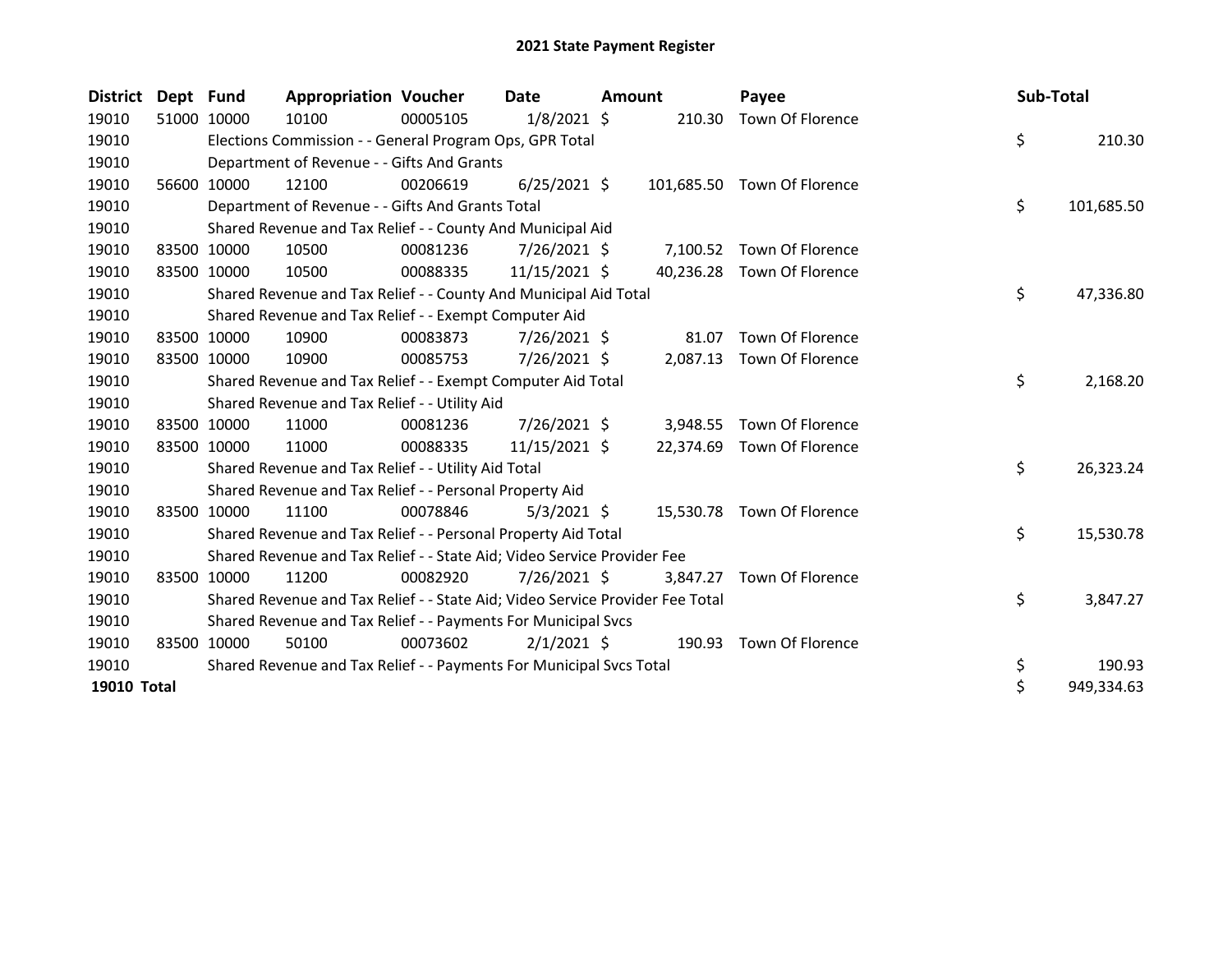| <b>District</b>    | Dept Fund |             | <b>Appropriation Voucher</b>                                       |          | <b>Date</b>    | Amount |           | Payee                       | Sub-Total |            |
|--------------------|-----------|-------------|--------------------------------------------------------------------|----------|----------------|--------|-----------|-----------------------------|-----------|------------|
| 19012              |           |             | Dept of Safety & Prof Services - - Fire Dues Distribution          |          |                |        |           |                             |           |            |
| 19012              | 16500     | 10000       | 22500                                                              | 00040737 | $7/16/2021$ \$ |        | 1.495.49  | Town Of Homestead           |           |            |
| 19012              |           |             | Dept of Safety & Prof Services - - Fire Dues Distribution Total    |          |                |        |           |                             | \$        | 1,495.49   |
| 19012              |           |             | Dept of Natural Resources - - Resaids - Cnty Forst, CI & Mfl       |          |                |        |           |                             |           |            |
| 19012              | 37000     | 21200       | 57100                                                              | 00487698 | $6/14/2021$ \$ |        |           | 6,569.66 Town Of Homestead  |           |            |
| 19012              |           |             | Dept of Natural Resources - - Resaids - Cnty Forst, CI & Mfl Total |          |                |        |           |                             | \$        | 6,569.66   |
| 19012              |           |             | Dept of Natural Resources - - Rec & Resource Aids, Fed             |          |                |        |           |                             |           |            |
| 19012              | 37000     | 21200       | 58300                                                              | 00478785 | $5/6/2021$ \$  |        | 1,860.00  | Town Of Homestead           |           |            |
| 19012              |           |             | Dept of Natural Resources - - Rec & Resource Aids, Fed Total       |          |                |        |           |                             | \$        | 1,860.00   |
| 19012              |           |             | WI Dept of Transportation - - Trns Aids To Mnc.-Sf                 |          |                |        |           |                             |           |            |
| 19012              |           | 39500 21100 | 19100                                                              | 00632179 | $1/4/2021$ \$  |        | 23.796.54 | Town Of Homestead           |           |            |
| 19012              |           | 39500 21100 | 19100                                                              | 00667786 | $4/5/2021$ \$  |        | 23,796.54 | Town Of Homestead           |           |            |
| 19012              |           | 39500 21100 | 19100                                                              | 00711274 | $7/6/2021$ \$  |        | 23,796.54 | Town Of Homestead           |           |            |
| 19012              |           | 39500 21100 | 19100                                                              | 00751833 | $10/4/2021$ \$ |        |           | 23,796.54 Town Of Homestead |           |            |
| 19012              |           |             | WI Dept of Transportation - - Trns Aids To Mnc.-Sf Total           |          |                |        |           |                             | \$        | 95,186.16  |
| 19012              |           |             | Department of Revenue - - Gifts And Grants                         |          |                |        |           |                             |           |            |
| 19012              | 56600     | 10000       | 12100                                                              | 00206620 | $6/25/2021$ \$ |        |           | 17,217.98 Town Of Homestead |           |            |
| 19012              |           |             | Department of Revenue - - Gifts And Grants Total                   |          |                |        |           |                             | \$        | 17,217.98  |
| 19012              |           |             | Shared Revenue and Tax Relief - - County And Municipal Aid         |          |                |        |           |                             |           |            |
| 19012              |           | 83500 10000 | 10500                                                              | 00081237 | $7/26/2021$ \$ |        | 1,914.98  | Town Of Homestead           |           |            |
| 19012              |           | 83500 10000 | 10500                                                              | 00088336 | 11/15/2021 \$  |        |           | 10,851.56 Town Of Homestead |           |            |
| 19012              |           |             | Shared Revenue and Tax Relief - - County And Municipal Aid Total   |          |                |        |           |                             | \$        | 12,766.54  |
| <b>19012 Total</b> |           |             |                                                                    |          |                |        |           |                             | \$        | 135,095.83 |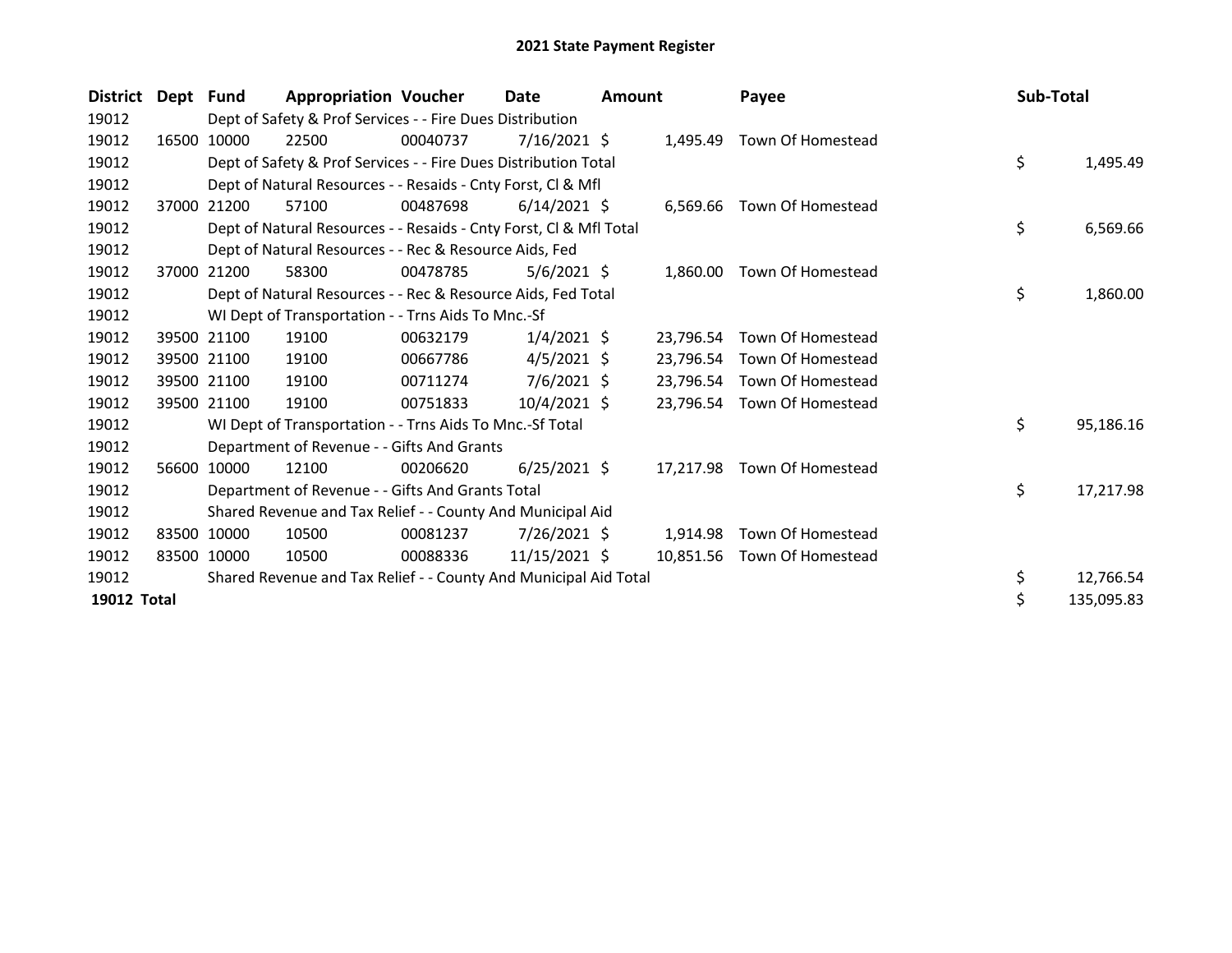| District Dept Fund |                                                                           | <b>Appropriation Voucher</b>                                                                      |                         | Date           | <b>Amount</b> |  | Payee                       |  | Sub-Total |           |  |
|--------------------|---------------------------------------------------------------------------|---------------------------------------------------------------------------------------------------|-------------------------|----------------|---------------|--|-----------------------------|--|-----------|-----------|--|
| 19014              | Dept of Safety & Prof Services - - Fire Dues Distribution                 |                                                                                                   |                         |                |               |  |                             |  |           |           |  |
| 19014              | 16500 10000                                                               | 22500                                                                                             | 00040738                | 7/16/2021 \$   |               |  | 1,254.30 Town Of Long Lake  |  |           |           |  |
| 19014              | \$<br>Dept of Safety & Prof Services - - Fire Dues Distribution Total     |                                                                                                   |                         |                |               |  |                             |  |           | 1,254.30  |  |
| 19014              | Dept of Natural Resources - - Aids In Lieu Of Taxes - Gener               |                                                                                                   |                         |                |               |  |                             |  |           |           |  |
| 19014              | 37000 10000                                                               | 50300                                                                                             | 00456940                | $1/15/2021$ \$ |               |  | 2,042.39 Town Of Long Lake  |  |           |           |  |
| 19014              | \$<br>Dept of Natural Resources - - Aids In Lieu Of Taxes - Gener Total   |                                                                                                   |                         |                |               |  |                             |  |           | 2,042.39  |  |
| 19014              |                                                                           | Dept of Natural Resources - - Resaids - Cnty Forst, Cl & Mfl                                      |                         |                |               |  |                             |  |           |           |  |
| 19014              | 37000 21200                                                               | 57100                                                                                             | 00487699                | $6/14/2021$ \$ |               |  | 217.58 Town Of Long Lake    |  |           |           |  |
| 19014              |                                                                           | \$<br>Dept of Natural Resources - - Resaids - Cnty Forst, CI & Mfl Total<br>217.58                |                         |                |               |  |                             |  |           |           |  |
| 19014              | Dept of Natural Resources - - Resaids - Pymt In Lieu Tax Fed              |                                                                                                   |                         |                |               |  |                             |  |           |           |  |
| 19014              | 37000 21200                                                               | 58400                                                                                             | 00510800                | $9/28/2021$ \$ |               |  | 43,868.27 Town Of Long Lake |  |           |           |  |
| 19014              |                                                                           | Dept of Natural Resources - - Resaids - Pymt In Lieu Tax Fed Total                                |                         |                |               |  |                             |  | \$        | 43,868.27 |  |
| 19014              |                                                                           | WI Dept of Transportation - - Trns Aids To Mnc.-Sf                                                |                         |                |               |  |                             |  |           |           |  |
| 19014              | 39500 21100                                                               | 19100                                                                                             | 00632180                | $1/4/2021$ \$  |               |  | 22,278.87 Town Of Long Lake |  |           |           |  |
| 19014              | 39500 21100                                                               | 19100                                                                                             | 00667787                | $4/5/2021$ \$  |               |  | 22,278.87 Town Of Long Lake |  |           |           |  |
| 19014              | 39500 21100                                                               | 19100                                                                                             | 00711275                | $7/6/2021$ \$  |               |  | 22,278.87 Town Of Long Lake |  |           |           |  |
| 19014              | 39500 21100                                                               | 19100                                                                                             | 00751834                | 10/4/2021 \$   |               |  | 22,278.87 Town Of Long Lake |  |           |           |  |
| 19014              |                                                                           | WI Dept of Transportation - - Trns Aids To Mnc.-Sf Total                                          |                         |                |               |  |                             |  | \$        | 89,115.48 |  |
| 19014              | Department of Health Services - - Prepaid Medical Transport Reimbursement |                                                                                                   |                         |                |               |  |                             |  |           |           |  |
| 19014              | 43500 10000                                                               | 16300                                                                                             | AMBULANCE 11/15/2021 \$ |                |               |  | 2,000.00 Town Of Long Lake  |  |           |           |  |
| 19014              |                                                                           | \$<br>Department of Health Services - - Prepaid Medical Transport Reimbursement Total<br>2,000.00 |                         |                |               |  |                             |  |           |           |  |
| 19014              | Department of Revenue - - Gifts And Grants                                |                                                                                                   |                         |                |               |  |                             |  |           |           |  |
| 19014              | 56600 10000                                                               | 12100                                                                                             | 00206621                | $6/25/2021$ \$ |               |  | 7,850.14 Town Of Long Lake  |  |           |           |  |
| 19014              | \$<br>Department of Revenue - - Gifts And Grants Total                    |                                                                                                   |                         |                |               |  |                             |  | 7,850.14  |           |  |
| 19014              | Shared Revenue and Tax Relief - - County And Municipal Aid                |                                                                                                   |                         |                |               |  |                             |  |           |           |  |
| 19014              | 83500 10000                                                               | 10500                                                                                             | 00081238                | 7/26/2021 \$   |               |  | 1,389.97 Town Of Long Lake  |  |           |           |  |
| 19014              | 83500 10000                                                               | 10500                                                                                             | 00088337                | 11/15/2021 \$  |               |  | 5,876.49 Town Of Long Lake  |  |           |           |  |
| 19014              | Shared Revenue and Tax Relief - - County And Municipal Aid Total          |                                                                                                   |                         |                |               |  |                             |  | \$        | 7,266.46  |  |
| 19014              | Shared Revenue and Tax Relief - - Exempt Computer Aid                     |                                                                                                   |                         |                |               |  |                             |  |           |           |  |
| 19014              | 83500 10000                                                               | 10900                                                                                             | 00083874                | 7/26/2021 \$   |               |  | 2.08 Town Of Long Lake      |  |           |           |  |
| 19014              | \$<br>Shared Revenue and Tax Relief - - Exempt Computer Aid Total         |                                                                                                   |                         |                |               |  |                             |  | 2.08      |           |  |
| 19014              | Shared Revenue and Tax Relief - - Personal Property Aid                   |                                                                                                   |                         |                |               |  |                             |  |           |           |  |
| 19014              | 83500 10000                                                               | 11100                                                                                             | 00077050                | $5/3/2021$ \$  |               |  | 48.37 Town Of Long Lake     |  |           |           |  |
| 19014              | \$<br>Shared Revenue and Tax Relief - - Personal Property Aid Total       |                                                                                                   |                         |                |               |  |                             |  | 48.37     |           |  |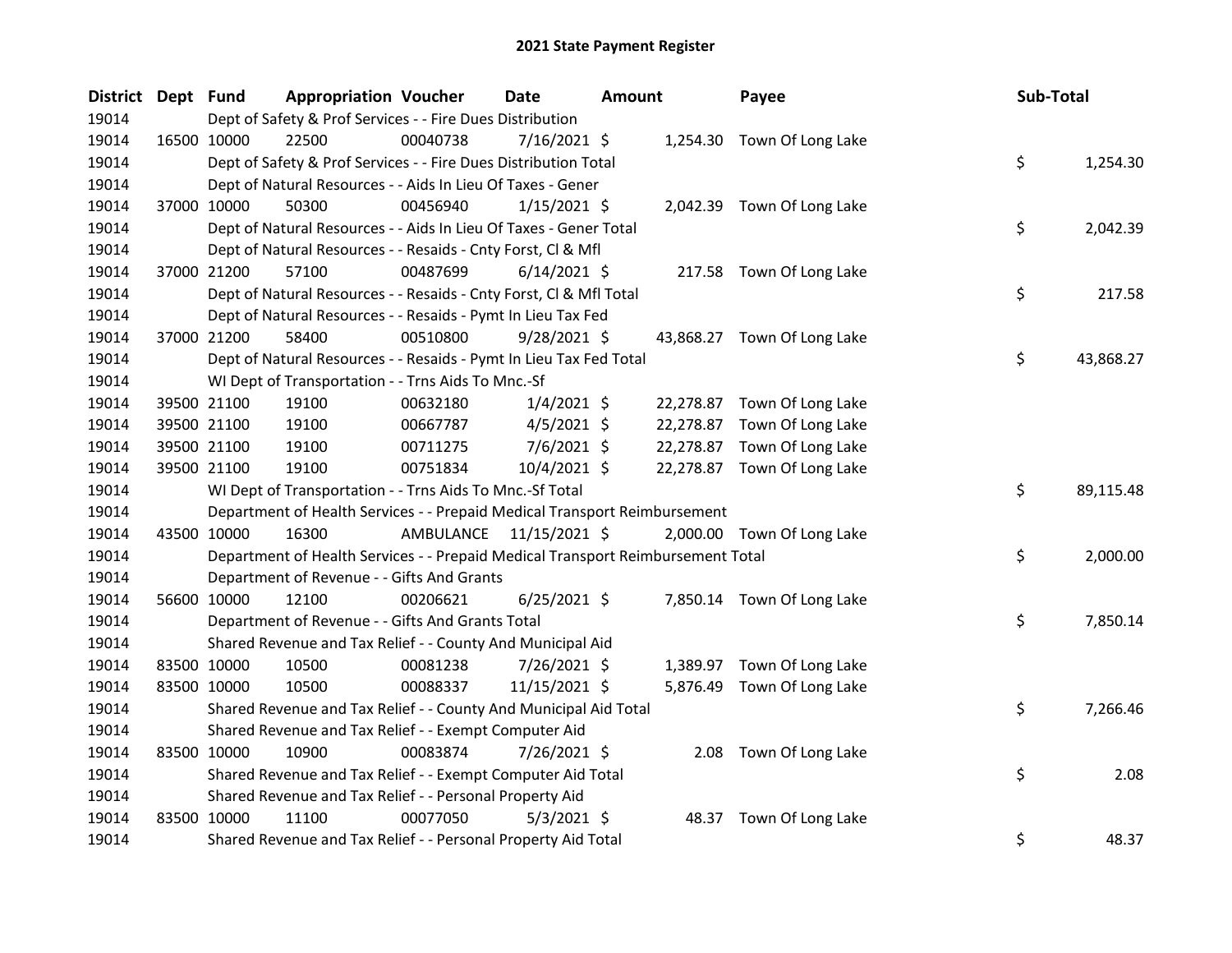| District Dept Fund | <b>Appropriation Voucher</b> | Date | Amount | Payee | Sub-Total  |
|--------------------|------------------------------|------|--------|-------|------------|
| 19014 Total        |                              |      |        |       | 153,665.07 |